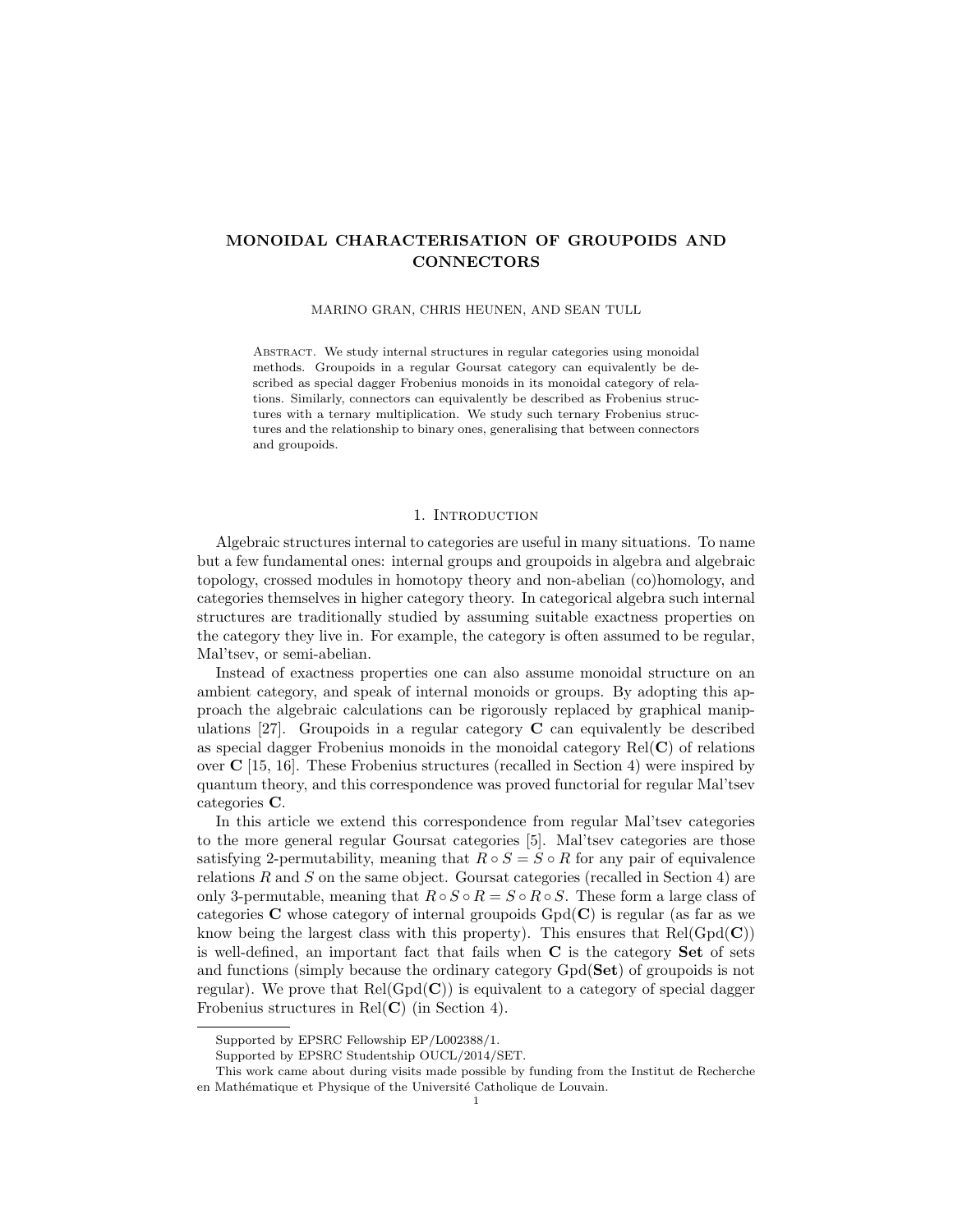We then extend these results from groupoids to *connectors* [2] (also known as pregroupoids [22]). Internal groupoids were originally studied in differential geometry [9], homotopy theory [24], and later also in categorical algebra because of their deep relation to commutators [18]. It has since been realised that commutator theory in Mal'tsev categories can be entirely based on the properties of connectors. Indeed, in any Mal'tsev category there is a unique connector between two equivalence relations R and S precisely when their commutator  $[R, S]$  is trivial [19, 2]. Here we show that connectors in  $C$  can also be described using monoidal methods, namely as normal dagger Frobenius 3-structures in  $Rel(C)$  (see Section 6). Whereas Frobenius (2-)structures have a binary multiplication, Frobenius 3-structures are defined by a ternary multiplication.

Frobenius structures have natural models in settings other than  $Rel(C)$ . Frobenius 2-structures in the category of Hilbert spaces are (finite-dimensional) C\* algebras [30], and Frobenius 3-structures include Hilbert triple systems and ternary rings of operators in (finite-dimensional) Hilbert spaces, which are studied in geometry and operator algebra [21, 31]. We develop some of the theory of abstract Frobenius 3-structures, including a normal form theorem (in Section 5). Finally, we study the relationship between Frobenius 2-structures and Frobenius 3-structures in arbitrary monoidal categories (in Section 7), generalising that between groupoids and connectors.

Given our generalisation of Frobenius 2-structures to 3-structures, we leave open the natural question of whether there is a useful notion of Frobenius n-structure for general n. For example, while 2-structures and 3-structures correspond to groupoids and connectors, one might expect Frobenius 4-structures to relate to pseudogroupoids [19].

# 2. Monoidal categories of relations

In this section the notion of regular category and its internal regular logic are briefly recalled. Given a regular category C we shall be interested in the construction of the category  $Rel(C)$  of relations in C, extending the usual passage from the category Set of sets to the category Rel of relations.

**Regular categories.** Recall that an arrow  $f: A \rightarrow B$  in a category C is a regular epimorphism if it is the coequaliser of two arrows in  $C$ . In the category of sets regular epimorphisms are simply surjective maps; more generally, in any algebraic variety (in the sense of universal algebra) regular epimorphisms are the same thing as surjective homomorphisms.

A finitely complete category  $C$  is *regular* when any map factorises as a regular epimorphism followed by a monomorphism, and regular epimorphisms are pullbackstable, i.e. in a pullback square

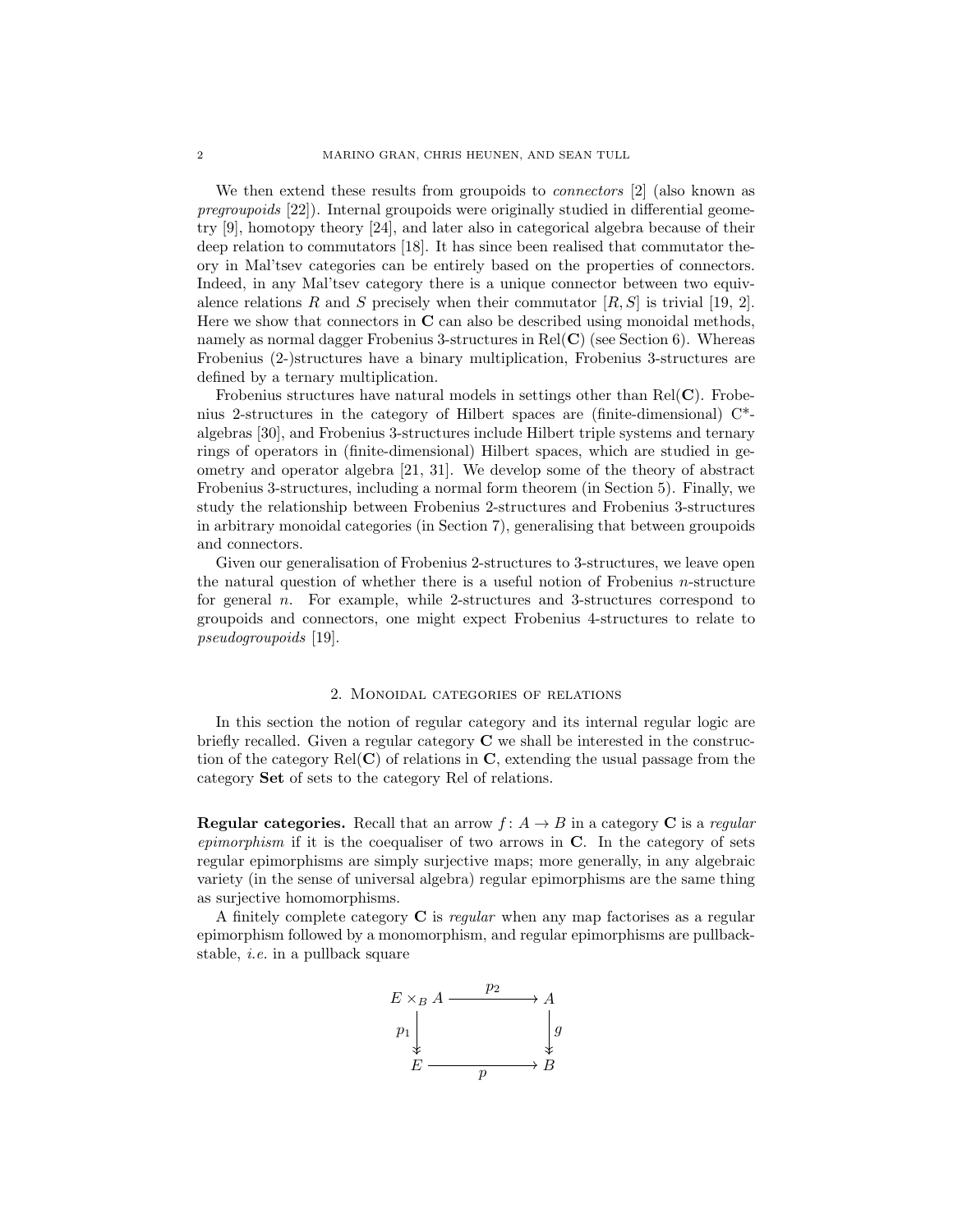the arrow  $p_1$  is a regular epimorphism whenever g is a regular epimorphism. It is easy to see that the (regular epi, mono) factorisation of an arrow  $f$ 



is unique, up to isomorphism. The subobject  $i: I \rightarrow B$  is called the (regular) *image* of the arrow f. In the category of sets the map  $i: I \to B$  is indeed the inclusion in B of the image  $I = \{f(a) \mid a \in A\}$  of f.

Examples of regular categories abound in mathematics: any elementary topos (and its dual category), such as the category **Set** of sets (and its dual  $\mathbf{Set}^{op}$ ); any abelian category, such as the category  $\mathbf{Mod}_R$  of modules over a ring  $R$ ; any algebraic variety (in the sense of universal algebra) such as the categories Gp of groups, **Mon** of monoids, **Rng** of rings, or  $\textbf{Vect}_k$  of vector spaces on a field k; any category monadic over Set, such as the category of compact Hausdorff spaces, or the category of C<sup>\*</sup>-algebras. If **D** is a regular category, any functor category  $[C, D]$ is regular.

Categories of relations. Given a regular category C the objects of the category  $Rel(C)$  of relations in C are the same as the objects of C, while a morphism from an object A to an object B is simply a relation  $(r_1, r_2): R \rightarrow A \times B$  from A to B, *i.e.* a subobject of  $A \times B$ , represented by this monomorphism. We often denote morphisms in Rel(C) simply as  $R: A \rightarrow B$ . The composite of a relation  $(r_1, r_2): R \rightarrow A \times B$ and a relation  $(s_1, s_2): S \rightarrow B \times C$  in Rel(C) is the relation  $S \circ R \rightarrow A \times C$ obtained as the image in the (regular epimorphism, monomorphism) factorisation of the canonical morphism  $R \times_B S \to A \times C$ , giving rise to the diagram



where  $R \times_B S$  is the pullback of  $r_2$  and  $s_1$ . As observed above this image is uniquely defined (up to isomorphism). Since in C pullbacks of regular epimorphisms are regular epimorphisms this composition is associative, giving a well-defined category Rel(C), where the identity on an object A is given by the discrete relation  $\Delta =$  $(id_A, id_A): A \to A \times A$ .

In Set, we can describe (1) using the formula

(2) 
$$
S \circ R = \{(a, c) \in A \times C \mid (\exists b \in B) R(a, b) \wedge S(b, c)\}
$$

and the category Rel(Set) becomes the usual category Rel of relations.

The description here above of the composite  $S \circ R$  makes sense in any regular category  $C$ , via its *regular logic*: this is the fragment of first order logic whose formulae use only the connectives ∃ and ∧, and equality. Any regular formula  $\phi$  whose function symbols are morphisms in C and whose relation symbols are subobjects in C inductively defines a subobject

$$
[\![ (a_1,\ldots,a_n) \in A_1 \times \ldots \times A_n \mid \phi \ ]\!] \rightarrowtail A_1 \times \cdots \times A_n
$$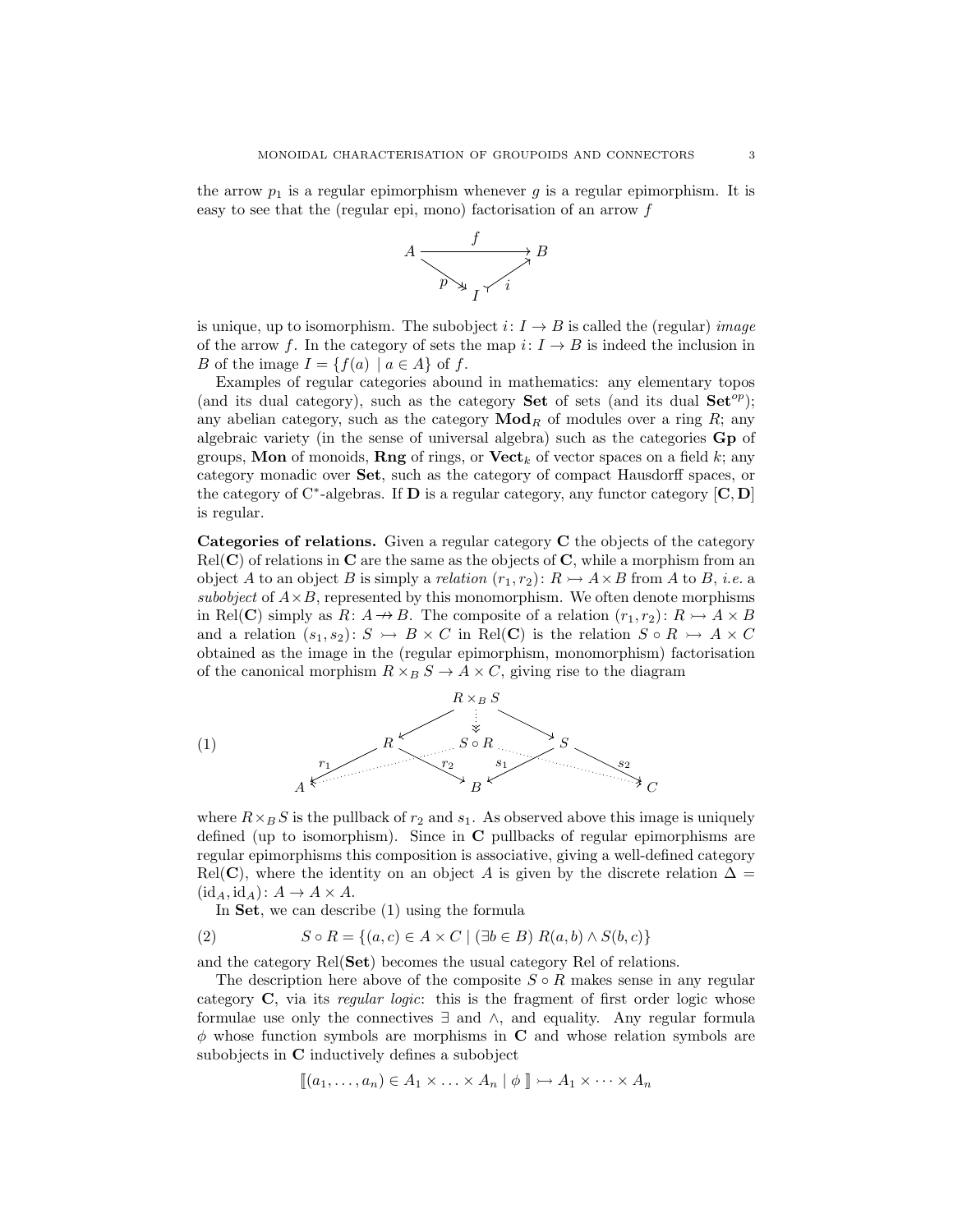as follows. Equality  $[a \in A \mid f(a) = g(a)]$  is interpreted as the equaliser of parallel arrows  $f, g : A \to B$ . Conjunction  $[a \in A \mid R(a) \wedge S(a)]$  is interpreted as the pullback of  $R, S \rightarrow A$ . Existential quantification  $[a \in A \mid (\exists b \in B) R(a, b)]$ is interpreted as the regular image of the composite  $R \rightarrow A \times B \rightarrow A \times B$ . Whenever one can derive an implication  $\phi \Rightarrow \psi$  in regular logic, it follows that  $\llbracket \phi \rrbracket \leq \llbracket \psi \rrbracket$  as subobjects. This allows us to state and prove (regular) theorems as if reasoning in Rel(Set).

For example, as in Set, a relation  $R: A \rightarrow A$  is called *reflexive* when  $R(a, a)$ holds  $\forall a \in A$ , symmetric when  $R(a, b) \iff R(b, a)$ , and transitive when  $R(a, b) \land$  $R(b, c) \Rightarrow R(a, c)$ , equivalently  $R \circ R \leq R$ . A symmetric, reflexive and transitive relation is called an equivalence relation.

**Compact dagger categories.** Categories of relations  $Rel(C)$  in a regular category C are automatically monoidal, and satisfy more properties.

**Definition 2.1.** A *(symmetric) monoidal dagger category* is a *(symmetric) mon*oidal category  $(D, \otimes, I, \alpha, \rho, \lambda)$  equipped with a functor  $(-)^{\dagger} \colon \mathbf{D}^{\text{op}} \to \mathbf{D}$  satisfying  $A^{\dagger} = A$  on objects and  $f^{\dagger \dagger} = f$  on morphisms, such that  $(f \otimes g)^{\dagger} = f^{\dagger} \otimes g^{\dagger}$  and the coherence isomorphisms  $\alpha$  (expressing associativity),  $\lambda$  and  $\rho$  (expressing the unit axioms), satisfy  $\alpha^{-1} = \alpha^{\dagger}, \lambda^{-1} = \lambda^{\dagger}, \rho^{-1} = \rho^{\dagger}$ , and (in the symmetric case)  $\sigma^{-1}=\sigma^{\dagger}.$ 

A left dual for an object  $A$  in a monoidal category is an object  $A^*$  together with morphisms  $\eta: I \to A^* \otimes A$  and  $\varepsilon: A \otimes A^* \to I$  satisfying  $\mathrm{id}_A = (\varepsilon \otimes \mathrm{id}_A) \circ (\mathrm{id}_A \otimes \eta)$ and  $\mathrm{id}_{A^*} = (\mathrm{id}_{A^*} \otimes \varepsilon) \circ (\eta \otimes \mathrm{id}_{A^*})$ . A *(two-sided) dual* additionally comes with morphisms  $\eta' : I \to A \otimes A^*$  and  $\varepsilon' : A^* \otimes A \to I$  making A a left dual for  $A^*$ . In a monoidal dagger category, it is a *dagger dual* when additionally  $\eta' = \varepsilon^{\dagger}$  and  $\varepsilon' = \eta^{\dagger}$ . In a symmetric monoidal category, a left dual is *symmetric* when  $\varepsilon = \eta^{\dagger} \circ \sigma$ . A *compact dagger category*  $\mathbf{D}$  is a symmetric monoidal dagger category in which every object has a symmetric dagger dual.

Whenever objects A and B have (left) duals, morphisms  $f: A \rightarrow B$  are in bijection with morphisms  $f^*: B^* \to A^*$ , where

 $f^* = (\mathrm{id}_{A^*} \otimes \varepsilon_B) \circ (\mathrm{id}_{A^*} \otimes f \otimes \mathrm{id}_{B^*}) \circ (\eta_A \otimes \mathrm{id}_{B^*}).$ 

Similarly, such morphisms are in bijection with morphisms  $I \to A^* \otimes B$ . In the case of dagger duals, we define  $f_* = (f^*)^{\dagger}$ .

**Example 2.2.** For any regular category  $C$ , the category  $Rel(C)$  is a compact dagger category. The monoidal product in  $Rel(C)$  is provided by the product of  $C$ , with  $I = 1$ . The dagger is denoted  $(-)^\circ$  and given by

$$
(R \rightarrowtail A \times B)^{\circ} = (R \rightarrowtail A \times B \simeq B \times A).
$$

Finally, symmetric dagger dual objects are  $A^* = A$  with  $\eta = [(a, a) | a \in A] \rightarrow \infty$  $A \times A$ .

Example 2.3. The category Hilb of (complex) Hilbert spaces and continuous linear maps is a symmetric monoidal dagger category. The dagger is given by the adjoint of a linear map, and the monoidal product by the Hilbert space tensor product. The objects with duals in Hilb are precisely the finite-dimensional Hilbert spaces, and these form a full compact dagger subcategory FHilb.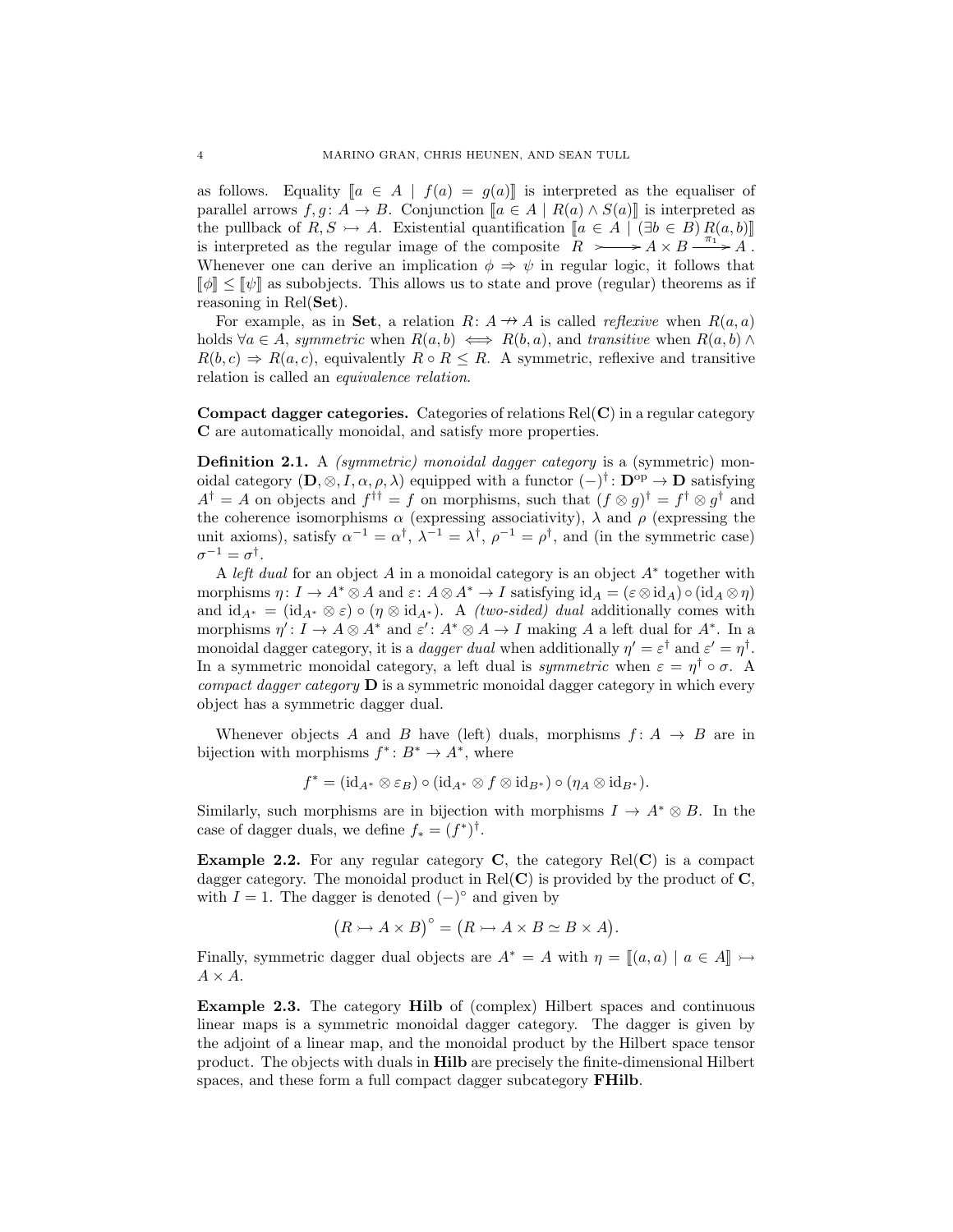Graphical Calculus. Monoidal dagger categories come with a graphical calculus, B

given as follows. Morphisms  $f: A \to B$  are drawn as  $\Box$ A , with:



The identity  $A \to A$  is just the line,  $\vert$ ; the (identity on) the monoidal unit object I is the empty picture, the swap map  $\sigma$  becomes  $\times$ . To indicate whether a wire represents an object  $A$  or its dual  $A^*$ , we decorate it with a small arrow, pointing upwards or downwards, respectively. The canonical morphisms  $\eta: I \to A^* \otimes A$ and  $\varepsilon: A \otimes A^* \to I$  are depicted as 'cups' and 'caps' diagrammatically, so that the defining equations then become:

$$
\bigcap_{i=1}^{n} \mathbb{Z} \left[ \bigcup_{i=1}^{n} \mathbb{Z} \right] = \left\{ \bigcup_{i=1}^{n} \mathbb{Z} \right\}
$$

For many more examples of dagger categories and their theory we refer to [17].

#### 3. Frobenius structures

The main connection between monoidal methods and categorical algebra this paper describes rephrases internal groupoids in a regular category C as certain monoids in  $Rel(C)$ . The precise structure we need is the following.

**Definition 3.1.** A Frobenius structure in a monoidal category consists of a monoid  $\mu: A \otimes A \to A$  with unit  $\eta: I \to A$  and a comonoid  $\delta: A \to A \otimes A$  with counit  $\varepsilon: A \to I$  on the same object A that satisfy the Frobenius law  $(\mu \otimes id_A) \circ (id_A \otimes \delta) =$  $(id_A \otimes \mu) \circ (\delta \otimes id_A)$ . We will draw the multiplication, unit, comultiplication, and counit, as  $\phi, \phi, \phi'$ , and  $\phi$ , so that the Frobenius law becomes:

$$
\begin{pmatrix} 3 \end{pmatrix} = \begin{pmatrix} 4 \end{pmatrix}
$$

It is special when  $\mu \circ \delta = id_A$ :

$$
\begin{pmatrix} 4 \end{pmatrix} =
$$

A dagger Frobenius structure is a Frobenius structure in a monoidal dagger category that additionally satisfies  $\delta = \mu^{\dagger}$  and  $\varepsilon = \eta^{\dagger}$ .

Because the unit of a monoid is completely determined by the multiplication, we will often write  $(A, \phi)$  for a dagger Frobenius structure.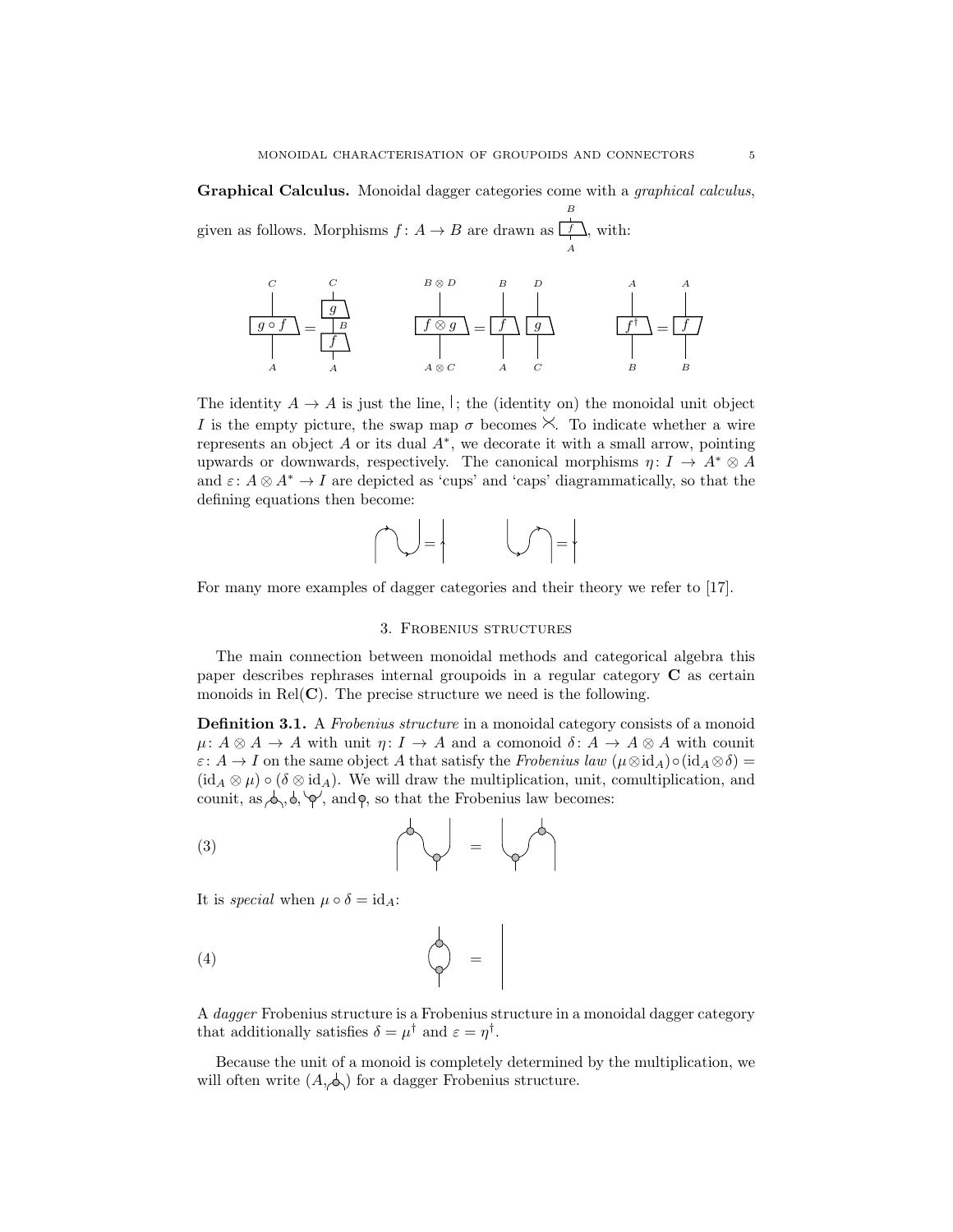Remark 3.2. Associativity implies that the two maps in the Frobenius law (3) also equal  $\delta \circ \mu$ . For dagger Frobenius structures, conversely, the equation  $\delta \circ \mu =$ (id ⊗  $\mu$ ) ∘ ( $\delta \otimes id$ ) implies the Frobenius law (3). See *e.g.* [17].

In the category of finite-dimensional Hilbert spaces and linear maps, special dagger Frobenius structures correspond precisely to finite-dimensional C\*-algebras [30]. In the category of sets and relations, they correspond precisely to small groupoids [15]. Section 4 below will extend this to categories of relations over other regular base categories.

Example 3.3. Dagger dual objects  $A, A^*$  in a monoidal dagger category give  $A^* \otimes A$  a dagger Frobenius structure with multiplication  $\swarrow \searrow$  and unit  $\vee$ .

The Frobenius structures in a monoidal dagger category form the objects of a category in various ways. One pertinent choice of morphisms, inspired by physics, is the following.

**Definition 3.4.** For a monoidal dagger category  $C$ , write  $CP(C)$  for the category of special dagger Frobenius structures  $(A, \▵)$  in **C** and *completely positive* morphisms  $f: (A, \phi) \to (B, \phi)$ , that is, morphisms  $f: A \to B$  in C such that

$$
\left(\begin{array}{c}\n\hline\n\end{array}\right) = \frac{\frac{1}{g}}{\frac{1}{g}}
$$

for some  $g: A \otimes B \to X$  in C. Write  $C(f)$  for the left-hand side of (5).

This is indeed a well-defined category. In fact, if  $C$  is a symmetric monoidal dagger category, then so is  $CP(\mathbf{C})$  [8, 17].

#### 4. GROUPOIDS

This section makes precise the connection between Frobenius structures in  $Rel(C)$ and groupoids in C.

**Definition 4.1.** An *internal category*  $C$  in a finitely complete category consists of objects  $C_0$  (objects) and  $C_1$  (morphisms), and morphisms s (source), t (target), u (identity), and  $m$  (composition):

$$
C_0 \xleftarrow{\begin{array}{c}\n t \\
 \longleftarrow \\
 \longleftarrow \\
 s\n\end{array}} C_1 \xleftarrow{\begin{array}{c}\n m \\
 \longleftarrow \\
 C_1 \times_{C_0} C_1\n\end{array}}
$$

where  $C_1 \times_{C_0} C_1$  is the pullback of s and t (composable pairs of morphisms). These morphisms must satisfy familiar equations representing associativity of composition and usual behaviour of identities. An internal groupoid additionally has an inversion morphism  $i: C_1 \rightarrow C_1$  satisfying usual axioms.

Internal functors between internal groupoids are defined in an obvious manner, and we write  $Gpd(\mathbf{C})$  for the category of internal groupoids in  $\mathbf{C}$ .

Example 4.2. Internal groupoids in Set are just (small) groupoids. Internal groupoids in the category Gp of groups are known to form a category equivalent to the category CrMod of crossed modules [4]. More generally, internal groupoids in any congruence modular variety admit a nice description in terms of the universal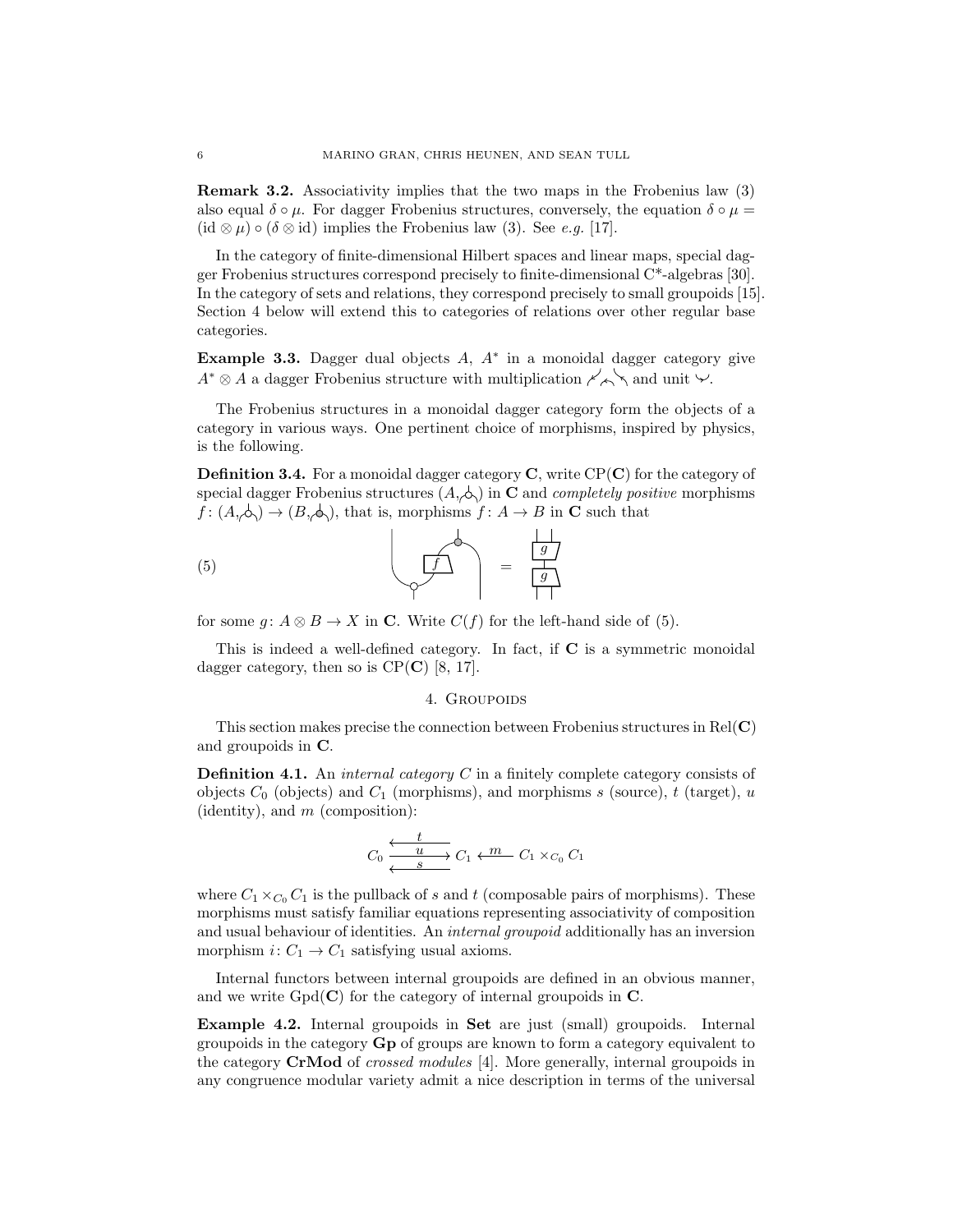algebraic commutator of congruences (see [18, 10], and references therein). Topological groupoids and Lie groupoids naturally occur in algebraic and differential topology.

**Example 4.3.** Any object  $\vec{A}$  in a category with finite products induces the *indis*crete groupoid

$$
A \xrightarrow{\pi_2} A \times A \xleftarrow{\pi_2} A \times A
$$

on  $A$ , which we may interpret as having a unique morphism from  $a$  to  $b$  for each pair  $(a, b) \in A \times A$ . The identities are given by the diagonal  $\Delta: A \to A \times A$ , while the inversion is the swap map  $\sigma = (\pi_2, \pi_1): A \times A \rightarrow A \times A$ .

We can now give our first result relating groupoids in a regular category – an internal structure from categorical algebra – with Frobenius structures in the category of relations on that category – a structure from monoidal category theory. The result first appears in [16] with essentially the same proof. This extends the result for groupoids in Set from [15], which was first shown for abelian groupoids in [26].

Theorem 4.4. There is a one-to-one correspondence between groupoids in a regular category  $C$  and special dagger Frobenius structures in Rel $(C)$ :

- the composition  $A \times_{A_0} A \to A$  of a groupoid in C with morphisms  $A_1 = A$ corresponds to the multiplication  $A \times A \rightarrow A$  of a Frobenius structure in  $Rel(C)$ :
- the identity  $A_0 \rightarrow A$  of the groupoid corresponds to the unit  $I \rightarrow A$  of the Frobenius structure in  $Rel(C)$ .

Proof. We will show that the argument of [15] can be made to use only regular logic, and therefore holds within any regular category **C**. Let  $(A, \phi)$  be a special dagger Frobenius structure in Rel(C). Say  $\phi_1 = (M : A \times A \rightarrow A)$ , and  $\phi = (U \rightarrow A)$ . The other equations of Definition 3.1 translate to:

(6) 
$$
(\exists x \in U) M(x, a, a') \iff a = a'
$$

 $(\exists x \in U) M(a, x, a') \iff a = a'$ (7)

$$
(8) \qquad (\exists e \in A) \ M(a,b,e) \land M(e,c,d) \iff (\exists e \in A) \ M(a,e,d) \land M(b,c,e)
$$

 $(\exists b, c \in A) M(b, c, a) \land M(b, c, a') \iff a = a'$ (9)

(10) 
$$
(\exists e \in A) M(a, e, c) \land M(e, d, b) \iff (\exists e \in A) M(c, e, a) \land M(e, b, d)
$$

It follows from  $(9)$  that as a relation M is single-valued and hence takes the form  $(A \times A \leftarrow B \xrightarrow{m} A)$ , for some subobject B of  $A \times A$  and morphism m, in C. Write  $(a, b) \downarrow$  for  $B(a, b)$ , so that  $M(a, b, c)$  means  $(a, b) \downarrow$  and  $m(a, b) = c$ . Define relations  $S: A \rightarrow U$ ,  $T: A \rightarrow U$ , and  $I: A \rightarrow A$  by

$$
S = [[a, x) \in A \times U \mid (a, x) \downarrow]],
$$
  
\n
$$
T = [[a, y) \in A \times U \mid (y, a) \downarrow],
$$
  
\n
$$
I = [[a, b) \in A \times A \mid (\exists x, y \in U \ M(a, b, x) \land M(b, a, y)].
$$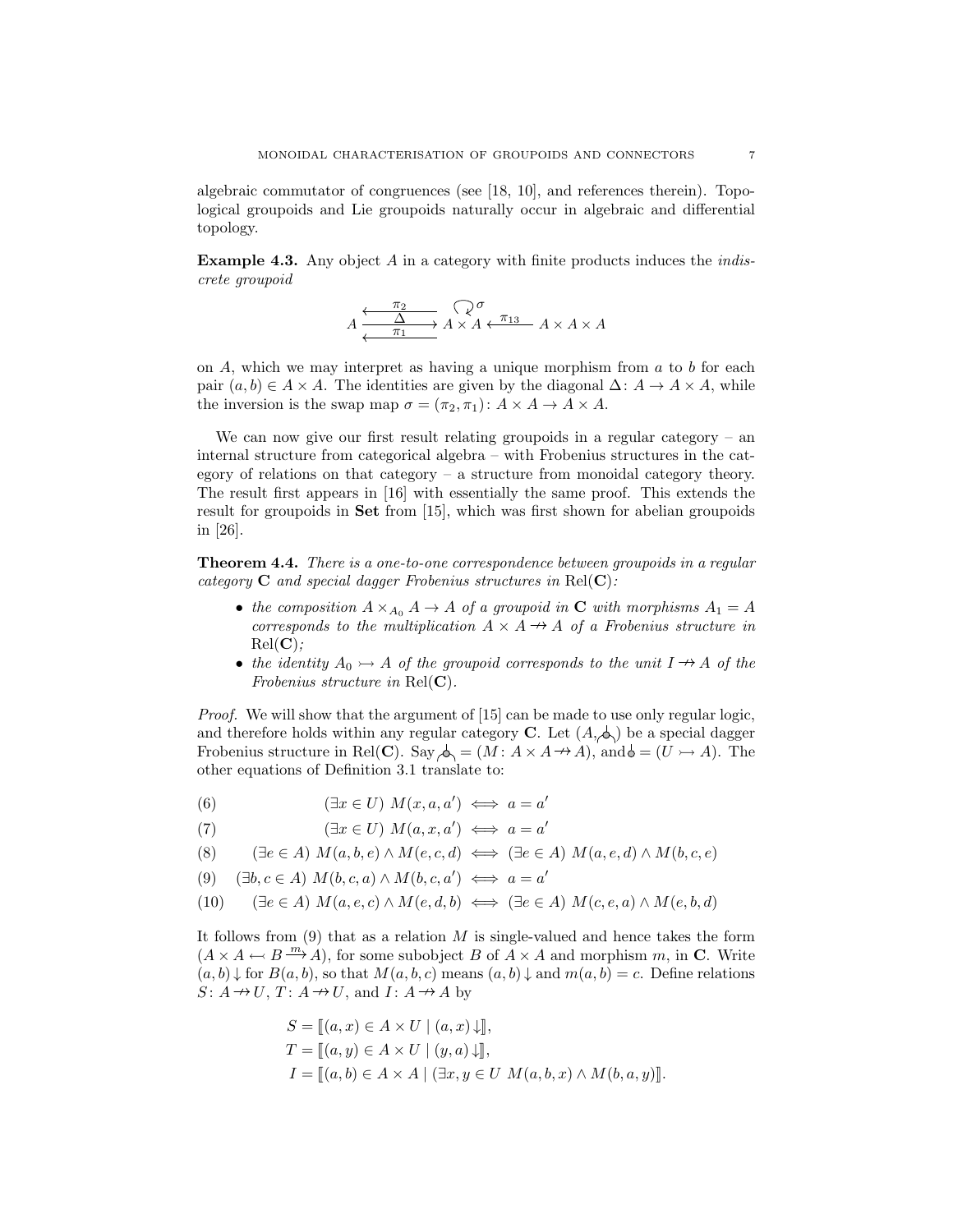It suffices to show these relations are total and single-valued, as they then correspond uniquely to morphisms s, t, and i in  $C$  defining the data of a groupoid

$$
U\xleftarrow{\underbrace{t\qquad\searrow i}}_S\overrightarrow{A\leftarrow m}\qquad A\times_U A=B,
$$

where we must also show that  $B$  is in fact the pullback of  $s$  and  $t$ .

From the unit laws  $(6)$  and  $(7)$  it follows that elements of U only compose when they are equal, i.e.  $(\forall x, y \in U)(x, y) \downarrow \implies x = y$ .

Now if  $(a, x) \downarrow$  and  $(a, y) \downarrow$ , then  $(x, y) \downarrow$  by associativity, and so  $x = y$ . Therefore S is total and single-valued. An analogous argument holds for  $T$ . Instantiating (10) with  $b = s(a)$ ,  $c = t(a)$  and  $d = a$  shows that I is total:

$$
(\exists e \in A) M(a, e, s(a)) \wedge M(e, a, t(a)),
$$

that is, 'every morphism has an inverse'. Uniqueness of inverses then follows as for any category, once we have shown that the composition  $m$  is associative. Writing  $a^{-1}$  for any inverse of a, associativity (8) gives  $m(a^{-1}, a) = s(a)$ , and it follows that a and b are composable whenever  $s(a) = t(b)$ . Conversely, when a and b are composable,  $m(a, b) = m(m(a, s(a)), b) = m(a, m(s(a), b))$  by (8) and so  $s(a) =$  $t(b)$ . Hence B is indeed the pullback of s and t.

It remains to verify that these morphisms satisfy the equations defining an internal groupoid. Associativity of m only requires further that  $(a, b) \downarrow$  and  $(b, c) \downarrow$  imply  $(m(a, b), c) \downarrow$ . From (8) we find that  $(m(a, b), s(b)) \downarrow$  whenever a and b compose, and hence  $s(m(a, b)) = s(b)$  as desired. Finally, that inverses behave as expected follows from the definition of I.

Thus any dagger special Frobenius structure in  $Rel(C)$  defines a groupoid in  $C$ . This is the only possible choice of s, t and i compatible with M and U since any groupoid operations must satisfy the formulae defining  $S, T$  and  $I$ .

Conversely, let us check that any groupoid defines such a Frobenius structure. Speciality (9) simply states that the relation  $\Diamond$  is single-valued and surjective, which holds since  $m(a, s(a)) = a$  for any a in A. Equation (8) follows from associativity of composition m. Unitality  $(6)$  and  $(7)$  follows from the equations satisfied by  $u, s$  and t. Finally, the Frobenius law  $(10)$  simply amounts to the statement that  $m(a^{-1}, c) = m(b, d^{-1})$  if and only if  $m(c^{-1}, a) = m(d, b^{-1})$ ).  $\qquad \qquad \Box$ 

Our next goal is to make the correspondence of Theorem 4.4 into an equivalence of categories. For this, we restrict attention to a special class of regular categories.

Definition 4.5. [5] A *Goursat category* is a regular category that satisfies any of the following equivalent conditions:

- $S \circ R \circ S = R \circ S \circ R$  for all equivalence relations  $R, S: A \rightarrow A$ ;
- every relation  $R: A \to B$  satisfies  $R^{\circ} \circ R \circ R^{\circ} \circ R = R^{\circ} \circ R$ , i.e.:

$$
(11) \t R(a,b), R(c,b), R(c,d), R(e,d) \implies (\exists f)R(a,f), R(e,f).
$$

The first condition is known as 3-permutability. As observed in [5], most natural examples of Goursat categories are in fact Mal'tsev categories, meaning they satisfy the stronger condition of 2-permutability, with  $R \circ S = S \circ R$  for equivalence relations  $R$ ,  $S$  on the same object. Familiar varieties such as groups, quasi-groups, rings, associative algebras, and Heyting algebras are Mal'tsev categories, as is more generally any variety whose algebraic theory contains a ternary term  $p(x, y, z)$  such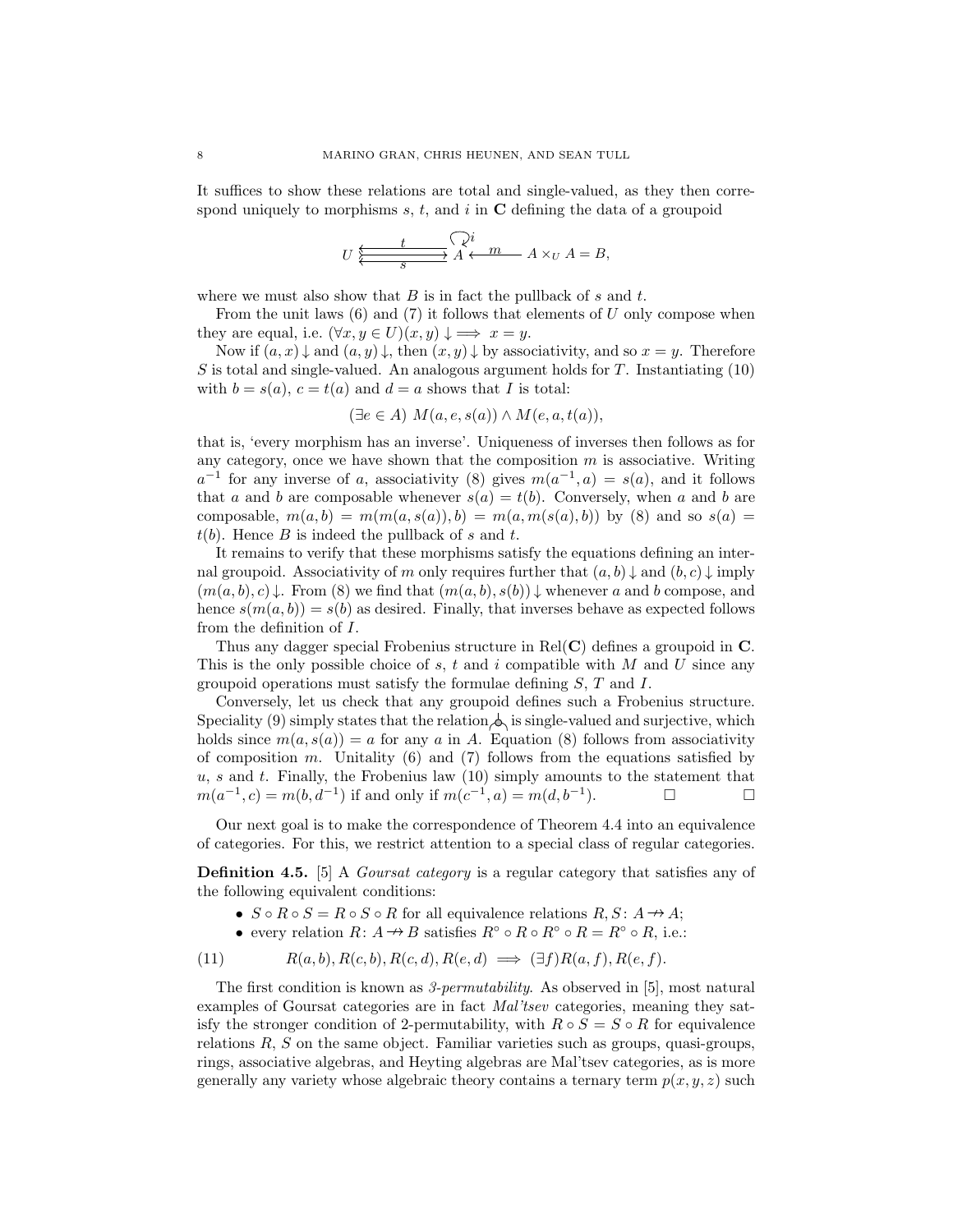that  $p(x, y, y) = x$  and  $p(x, x, y) = y$  [28]. In the group case such a term is obtained by defining  $p(x, y, z) = x \cdot y^{-1} \cdot z$ , where we denote the group operation multiplicatively. Any abelian category is a Mal'tsev category, as is the dual category of any elementary topos, or the category of C<sup>∗</sup> -algebras. On the contrary, neither the category Set of sets nor the category CHaus of compact Hausdorff spaces are Mal'tsev categories. An example of a Goursat category which is not a Mal'tsev category is provided by the variety of implication algebras.

Similarly to what happens in the Mal'tsev case, also 3-permutable algebraic varieties can be characterised in terms of the existence of two ternary operations  $p$ and q satisfying the identities  $p(x, y, y) = x$ ,  $p(x, x, y) = q(x, y, y)$  and  $q(x, x, y) = y$ . In recent years some new categorical characterisations of Mal'tsev and Goursat categories have been discovered (see [11, 12, 13], and references therein).

**Lemma 4.6.** A regular category  $C$  is a Goursat category if and only if  $Gpd(C)$  is regular Goursat.

*Proof.* If  $C$  is a Goursat category, let us first prove that  $Gpd(C)$  is a regular category. As explained in [13], the factorisation of any functor in  $Gpd(\mathbf{C})$  as a regular epimorphism followed by a monomorphism is obtained in the category  $Gpd(\mathbf{C})$  in the same way as in the functor category  $RG(C)$  of internal reflexive graphs in  $C$ , which is obviously a regular Goursat category. Indeed, given an internal functor  $(f_0, f_1)$  in Gpd(C) from a groupoid A to a groupoid B, depicted as



the restriction  $f_2: A_1 \times_{A_0} A_1 \rightarrow B_1 \times_{B_0} B_1$  to the "objects of composable pairs of morphisms" is a regular epimorphism whenever  $f_0$  and  $f_1$  are regular epimorphisms (by Theorem 1.3 (ii) in [12], for instance). This implies that  $Gpd(\mathbf{C})$  is closed under regular quotients in  $RG(C)$  (Theorem 3.11 (ii) in [13]), so that the regular image of the factorisation in RG(C) of the internal functor  $(f_0, f_1): A \to B$  is again an internal groupoid in C. That, in turn, implies that the regular epimorphismmonomorphism factorisations are pullback stable in  $Gpd(\mathbf{C})$ , since pullbacks in  $Gpd(\mathbf{C})$  are computed "componentwise" at the levels of "objects", "morphisms" and "composable pairs", respectively. In other words, the regularity of  $Gpd(\mathbf{C})$ is inherited by the regularity of the functor category  $RG(C)$  of reflexive graphs in C. Finally, the category  $Gpd(C)$  is a Goursat category simply because it is a full subcategory of  $\text{RG}(\mathbf{C})$  that is stable under pullbacks and regular quotients in the Goursat category  $RG(\mathbf{C})$ . Indeed, this follows immediately from the fact that a regular category is a Goursat category if and only if the regular image of an equivalence relation is again an equivalence relation [5].

Conversely, assume that  $Gpd(\mathbf{C})$  is a regular Goursat category. Now,  $\mathbf C$  can be identified, via the "discrete" functor, with the full replete subcategory  $Dis(C)$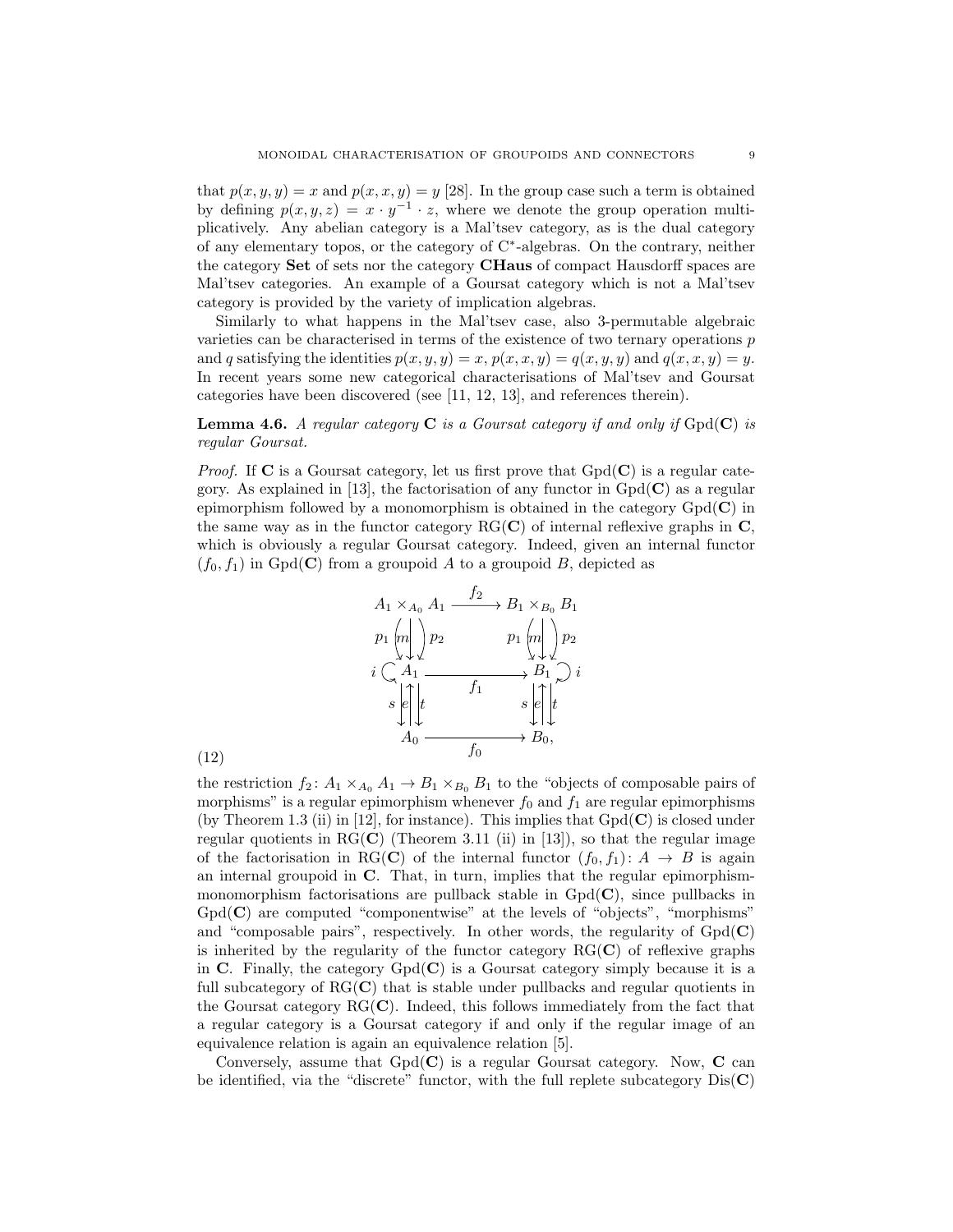of  $Gpd(\mathbf{C})$  whose objects are discrete equivalence relations. Then the fact that  $Dis(C)$  is closed in  $Gpd(C)$  under finite limits and subobjects easily implies that the (regular epi, mono) factorisation in  $Gpd(\mathbf{C})$  of an arrow in  $Dis(\mathbf{C})$  is also its (regular epi, mono) factorisation in Dis(C). It follows that  $C \simeq \text{Dis}(C)$  is a Goursat category whenever  $Gpd(\mathbf{C})$  is a Goursat category, since the regular image of an equivalence relation in Dis(C) is then an equivalence relation.  $\square$ 

Thanks to Lemma 4.6, it now makes sense to speak of  $Rel(Gpd(C))$  when C is a Goursat category.

**Theorem 4.7.** For any Goursat category  $C$ , there is a functor

 $Rel(Gpd(C)) \rightarrow CP(Rel(C))$ 

induced by the assignment  $A \mapsto A_1$ . This functor is an equivalence of monoidal dagger categories.

Proof. To see that the functor is well-defined and full, we prove the following: if  $(A, \phi)$  and  $(B, \phi)$  are groupoids in C, then a relation  $R: B \to A$  defines a subgroupoid of  $B \times A$  if and only if it is completely positive. Because Rel(C)(A, B)  $\simeq$  $Rel(C)(I, A^* \otimes B)$  it suffices to consider the case  $B = I$ . Now let  $C(R)$  denote the left-hand side of (5), then we have

(13) 
$$
C(R) = [[a, b) \in A \mid b^{-1} \circ a \in R]]
$$

First suppose that  $R: I \to A$  is completely positive, so that  $C(R)$  is of the form  $S^{\circ} \circ S = [[a, c) \in A \times A \mid (\exists b \in C) S(a, b) \wedge S(c, b)]$  for some relation  $S: A \nrightarrow C$  in C. This ensures that  $C(R)$  satisfies

$$
C(R)(a,b) \Rightarrow C(R)(a,a) \wedge C(R)(b,a)
$$

from which it follows that  $R$  is closed under identities and inverses:

$$
R(a) \Rightarrow R(a^{-1}) \wedge R(\mathrm{id}_{\mathrm{dom}(a)}).
$$

Since **C** is a Goursat category, also  $C(R) \circ C(R) = S^{\circ} \circ S \circ S^{\circ} \circ S = S^{\circ} \circ S = C(R)$ , which implies that  $R$  is closed under composition, and hence a subgroupoid of A. Conversely, if R is a subgroupoid, then from (13) it is easy to check that  $C(R) = C(R)^\circ \circ C(R)$ , making R completely positive.

The functor is surjective on objects by Theorem 4.4. To show that the functor is faithful, we need that two subobjects in  $Gpd(\mathbf{C})$  are isomorphic there if and only if they are isomorphic in C. For this it suffices to show that the forgetful functor  $Gpd(\mathbf{C}) \to \mathbf{C}$ , given by  $A \mapsto A_1$ , reflects isomorphisms. If  $f = (f_0, f_1): A \to B$  is an internal functor in  $Gpd(C)$  as in (12) and  $f_1$  is an isomorphism in C, then both  $f_0$  and  $f_2$  are isomorphisms. It follows that f an isomorphism in Gpd(C).  $\Box$   $\Box$ 

**Remark 4.8.** In particular, since we've seen that  $CrMod \simeq Gpd(Gp)$ , it follows from the previous theorem that the categories  $\text{CP}(\text{Rel}(\mathbf{Gp}))$  and  $\text{Rel}(\mathbf{CrMod})$  are equivalent. Similarly, the category  $\text{CP}(\text{Rel}(\textbf{Vect}_k))$  is equivalent to the category of relations in 2-vector spaces considered in [1]. In a Goursat category C, the forgetful functor  $Gpd(C) \rightarrow Cat(C)$  is an isomorphism, that is, every category in C uniquely defines an internal groupoid [25]. Thus the CP construction is related to the inductive process defining n-fold categories. More precisely, for a Goursat category **C**, define  $Cat^n(C)$  by  $Cat^0(C) = C$  and  $Cat^{n+1}(C) = Cat(Cat^n(C)).$ Then

$$
CP(\mathrm{Rel}(\mathrm{Cat}^n(\mathbf{C}))) \cong \mathrm{Cat}^{n+1}(\mathbf{C})
$$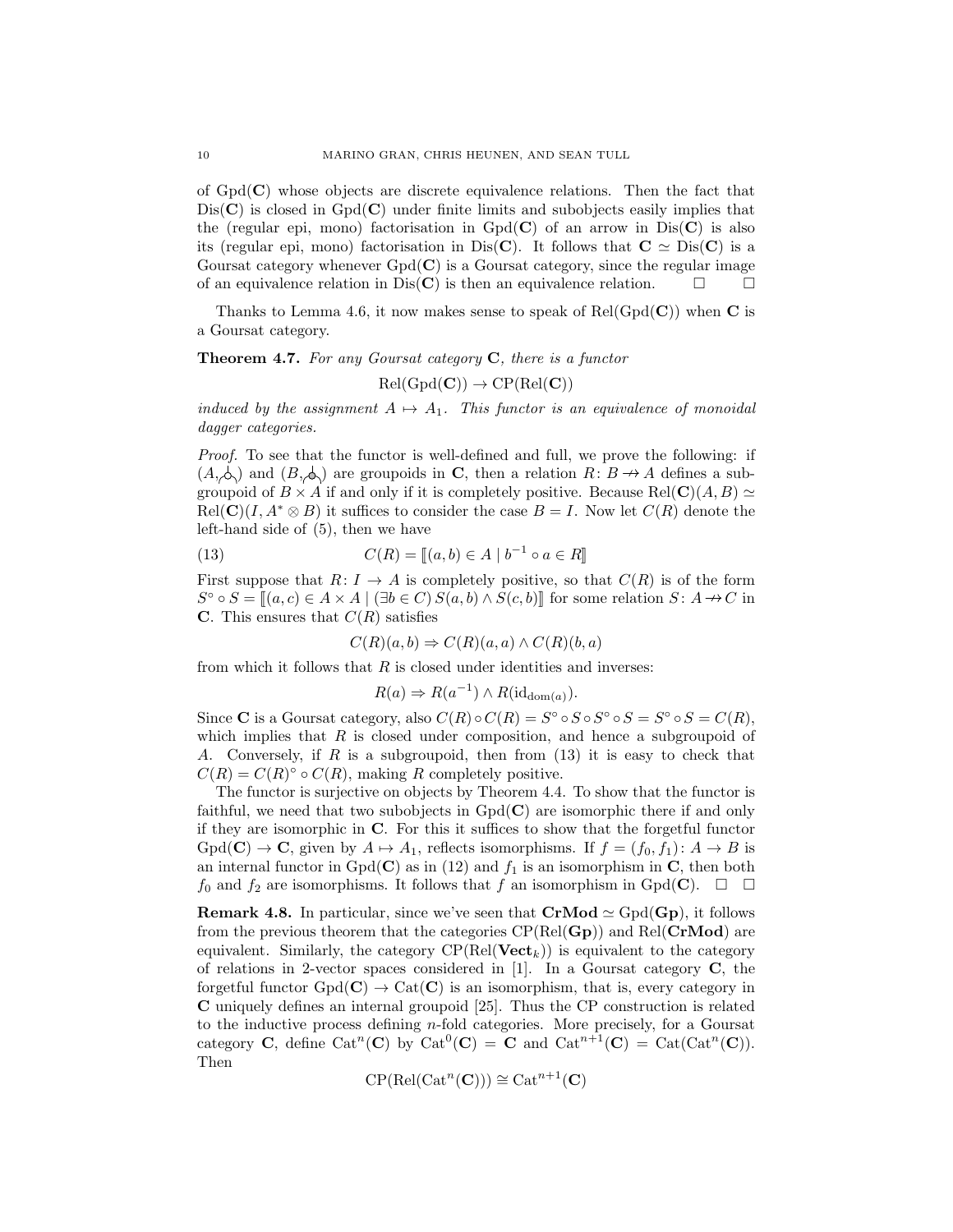for all  $n \geq 0$ .

#### 5. Frobenius 3-structures

In this section we develop a ternary analogue of Frobenius structures. From now on we will call (binary) Frobenius structures Frobenius 2-structures or simply 2-structures.

Definition 5.1. A Frobenius 3-structure in a monoidal category consists of (twosided) dual objects A and  $A^*$ , together with a morphism  $\phi: A \otimes A^* \otimes A \to A$ satisfying associativity and symmetry:

$$
(14)
$$
\n
$$
(15)
$$
\n
$$
(15)
$$

We call  $\phi$  the multiplication of the 3-structure. Its comultiplication  $\phi$ : A  $\rightarrow$  $A \otimes A^* \otimes A$  is the map (15). In a monoidal dagger category, a *dagger Frobenius 3*structure is a Frobenius 3-structure for which  $A$  and  $A^*$  are dagger dual and which satisfies *dagger symmetry*, meaning that (15) holds with  $\phi = \phi$ <sup>†</sup>.

A Frobenius 3-structure is normal when its left loop and right loop

$$
\hat{\varphi} = \hat{\varphi} \qquad \qquad \hat{\varphi} = \hat{\varphi}
$$

are both identities. Note that both loops commute. Finally, we will call a morphism  $\hat{\phi}$  left idempotent, or right idempotent, when its canonical endomorphism  $l_A = \hat{b}$ . on  $A^* \otimes A$ , or  $r_A = \bigotimes \{d \mid a \otimes A^* \mid a \in A \otimes A \}$ , is idempotent, respectively.

At times we will call Frobenius 3-structures simply 3-structures.

Lemma 5.2. Frobenius 3-structures satisfy:

$$
(17)
$$

$$
(18)
$$
\n
$$
(18)
$$

Proof. For coassociativity  $(17)$ :

$$
\bigcup_{i=1}^{n} \bigcup_{j=1}^{n} \bigcup_{j=1}^{n} \bigcup_{j=1}^{n} \bigcup_{j=1}^{n} \bigcup_{j=1}^{n} \bigcup_{j=1}^{n} \bigcup_{j=1}^{n} \bigcup_{j=1}^{n} \bigcup_{j=1}^{n} \bigcup_{j=1}^{n} \bigcup_{j=1}^{n} \bigcup_{j=1}^{n} \bigcup_{j=1}^{n} \bigcup_{j=1}^{n} \bigcup_{j=1}^{n} \bigcup_{j=1}^{n} \bigcup_{j=1}^{n} \bigcup_{j=1}^{n} \bigcup_{j=1}^{n} \bigcup_{j=1}^{n} \bigcup_{j=1}^{n} \bigcup_{j=1}^{n} \bigcup_{j=1}^{n} \bigcup_{j=1}^{n} \bigcup_{j=1}^{n} \bigcup_{j=1}^{n} \bigcup_{j=1}^{n} \bigcup_{j=1}^{n} \bigcup_{j=1}^{n} \bigcup_{j=1}^{n} \bigcup_{j=1}^{n} \bigcup_{j=1}^{n} \bigcup_{j=1}^{n} \bigcup_{j=1}^{n} \bigcup_{j=1}^{n} \bigcup_{j=1}^{n} \bigcup_{j=1}^{n} \bigcup_{j=1}^{n} \bigcup_{j=1}^{n} \bigcup_{j=1}^{n} \bigcup_{j=1}^{n} \bigcup_{j=1}^{n} \bigcup_{j=1}^{n} \bigcup_{j=1}^{n} \bigcup_{j=1}^{n} \bigcup_{j=1}^{n} \bigcup_{j=1}^{n} \bigcup_{j=1}^{n} \bigcup_{j=1}^{n} \bigcup_{j=1}^{n} \bigcup_{j=1}^{n} \bigcup_{j=1}^{n} \bigcup_{j=1}^{n} \bigcup_{j=1}^{n} \bigcup_{j=1}^{n} \bigcup_{j=1}^{n} \bigcup_{j=1}^{n} \bigcup_{j=1}^{n} \bigcup_{j=1}^{n} \bigcup_{j=1}^{n} \bigcup_{j=1}^{n} \bigcup_{j=1}^{n} \bigcup_{j=1}^{n} \bigcup_{j=1}^{n} \bigcup_{j=1}^{n} \bigcup_{j=1}^{n} \bigcup_{j=1}^{n} \bigcup_{j=1}^{n} \
$$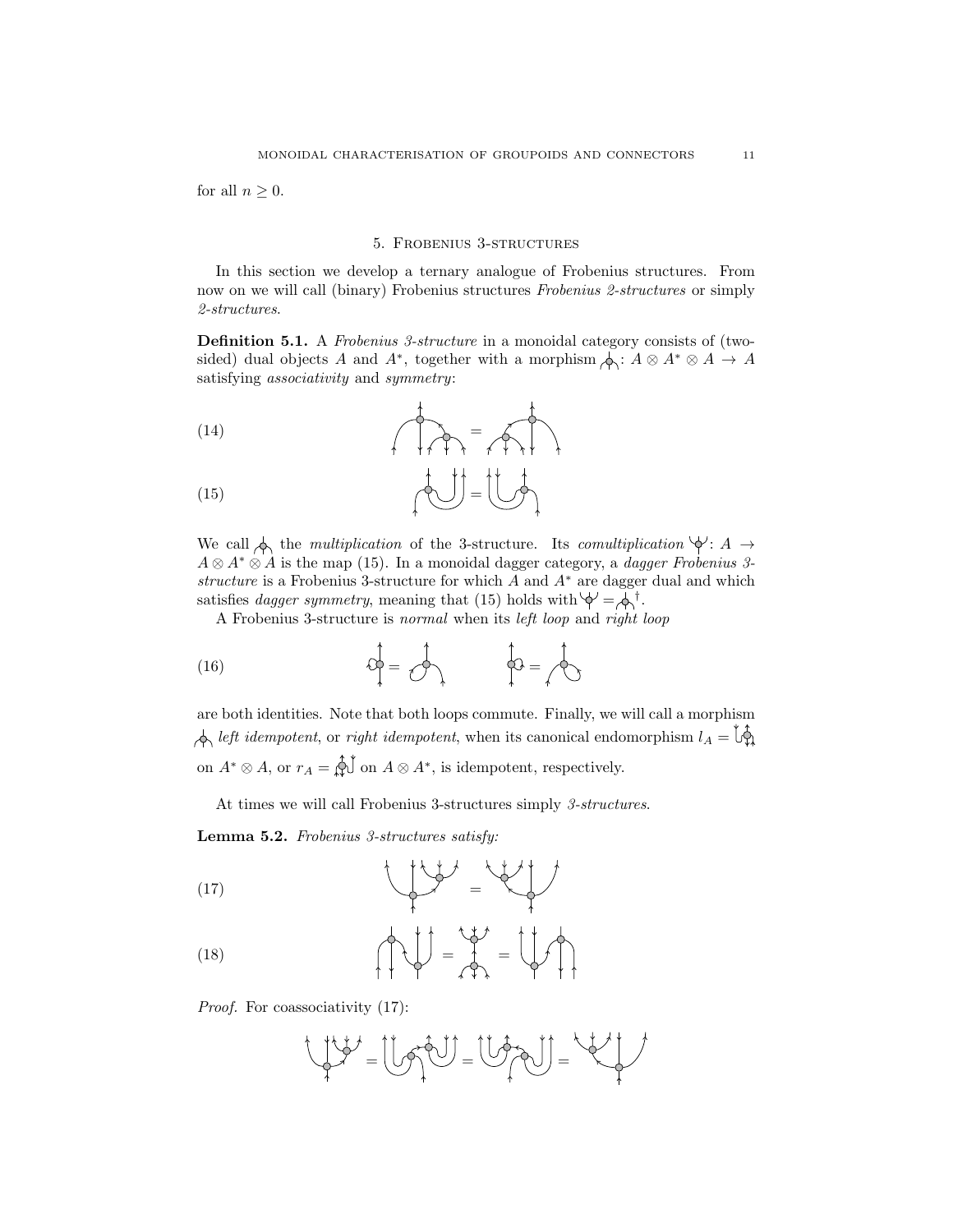We verify the second equation in the Frobenius law (18):

$$
\frac{1}{\sqrt{2}}\frac{1}{\sqrt{2}} = \frac{1}{\sqrt{2}}\frac{1}{\sqrt{2}} = \frac{1}{\sqrt{2}}\frac{1}{\sqrt{2}} = \frac{1}{\sqrt{2}}\frac{1}{\sqrt{2}}
$$

The first equality in the Frobenius law (18) is similar.  $\Box$ 

**Example 5.3** (Dual Frobenius 3-structure). If  $(A, \phi)$  is a Frobenius 3-structure in a monoidal category  $\mathbf C$ , then any dual object  $A^*$  also has a Frobenius 3-structure given by:

 $\mathbf{r} = \mathbf{r}$ 

$$
(19)
$$

Example 5.4 (Opposite Frobenius 3-structure). If an object in a symmetric monoidal category has a Frobenius 3-structure  $\phi_1$ , then it also has another one given by:

$$
(20)
$$

**Definition 5.5.** A Frobenius 3-structure on  $A$  is *commutative* when it equals its opposite, and  $A$  and  $A^*$  are symmetric duals.

**Example 5.6** (Product of Frobenius 3-structures). If  $(A, \phi)$  and  $(B, \phi)$  are Frobenius 3-structures in a symmetric monoidal category, then so is  $A \otimes B$ , using  $(A \otimes B)^* = B^* \otimes A^*$  and multiplication:

$$
(21)
$$

If  $\phi_1$  and  $\phi_2$  are commutative or normal, then so are (19), (20), and (21).

Example 5.7. Any object A with a dual comes with Frobenius 3-structures:

$$
\overline{\phantom{0}}\uparrow\hspace{0.25cm}\uparrow\hspace{0.25cm}\text{and}\hspace{0.25cm}\overline{\phantom{0}}\uparrow\hspace{0.25cm}\uparrow\hspace{0.25cm}\uparrow
$$

If objects A and B in a monoidal category have duals  $A^*$  and  $B^*$ , then  $A^* \otimes B$  has a Frobenius 3-structure:

$$
(22) \qquad \qquad \overbrace{A \ B \ B \ A \ A \ B}
$$

In a symmetric monoidal category, this decomposes as  $(A^*, \nearrow_{\triangle}) \otimes (B, \nearrow)$ .

Example 5.8. By definition, a dagger Frobenius 3-structure in Hilb is a finitedimensional Hilbert space H together with a ternary map  $[-, -, -]$  on H, linear in the first and third arguments and anti-linear in the second, satisfying:

$$
\langle [a, b, c], d \rangle = \langle a, [d, c, b] \rangle = \langle c, [b, a, d] \rangle,
$$

$$
[[a, b, c], d, e] = [a, b, [c, d, e]].
$$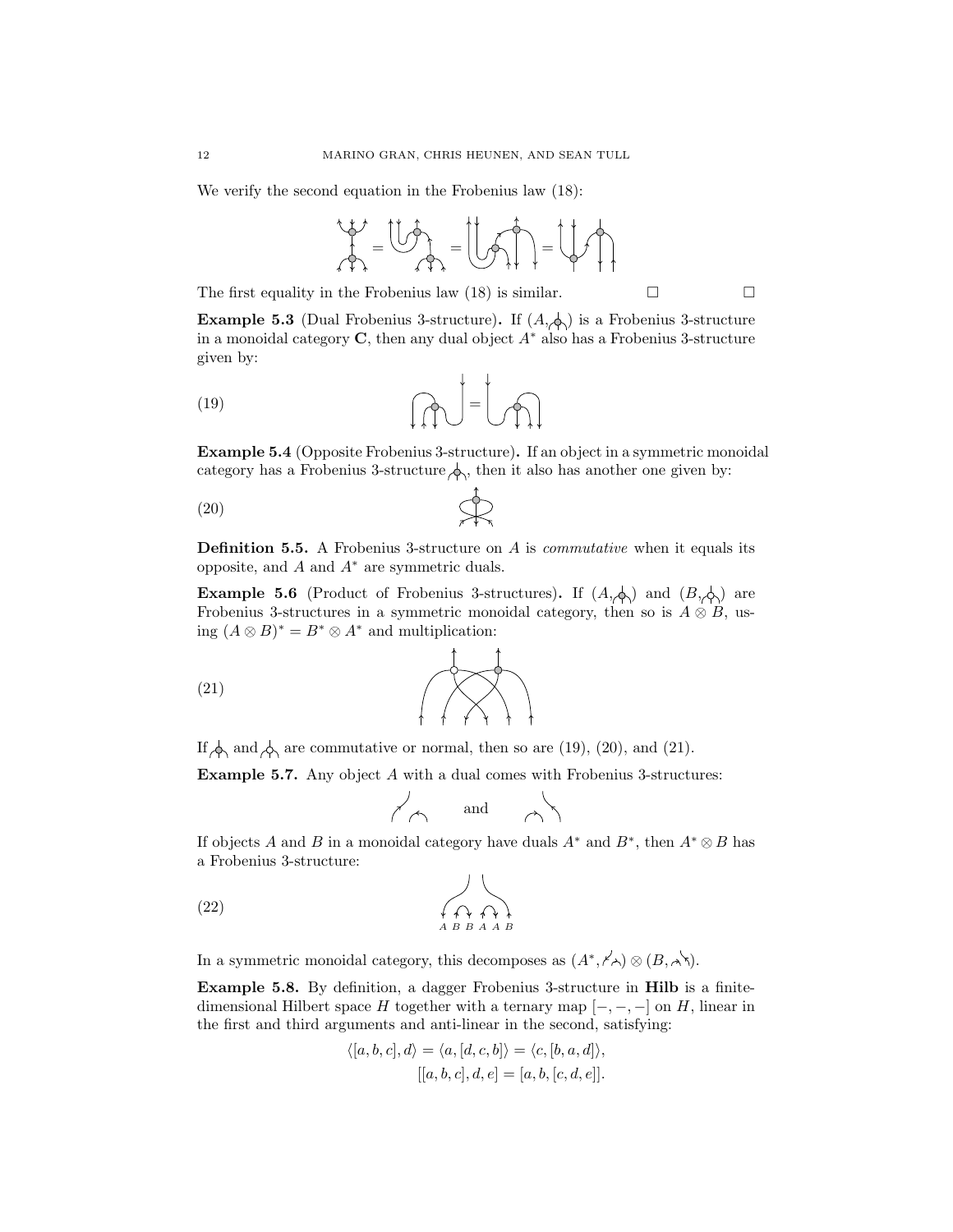Such structures are known as finite-dimensional associative Hilbert triple systems [31]. The most well-known are the *ternary rings of operators* (TROs); subspaces of  $\mathcal{B}(H)$ (or  $\mathcal{B}(H,K)$ ) closed under the norm and  $(a, b, c) \mapsto a \circ b^* \circ c$ . In **Hilb** each 3structure (22) may be identified with  $\mathcal{B}(H, K)$  under this operation. In fact, every associative Hilbert triple system may be written as an orthogonal sum of ternary structures of this form up to an overall sign factor, and those with  $[-, -, -] = 0$  [31].

TROs were first studied in finite dimension by Hestenes [14], and have since been shown to essentially coincide with *Hilbert C<sup>∗</sup>-modules* [32]. For further related ternary structures in algebra and geometry, see [7].

We turn to Frobenius 3-structures in  $Rel(C)$  shortly, in Section 6.

Normal forms. We now establish coherence for 3-structures. This requires one additional property.

Definition 5.9. A Frobenius 3-structure is said to satisfy sliding when:



By a Frobenius 3-structure diagram we mean a finite connected diagram built from the pieces  $\phi$ ,  $\phi'$ ,  $\psi'$ ,  $\psi'$ ,  $\psi'$  using identities, composition, and tensor products. After bending at most one input and/or output, any such diagram has input and output<sup>1</sup> of the form  $A \otimes A^* \otimes \cdots \otimes A$ , and we say such a diagram is in *normal* form when for some natural numbers  $m$  and  $n$  it is equal to



and · · · is defined in terms of  $\phi$  similarly.

For a commutative Frobenius 3-structure, the left and right loops are equal, and so we write n in place of  $n, 0$  inside a normal form. This also implies that the structure satisfies sliding. A commutative Frobenius 3-structure diagram is one that may additionally include any swap morphism  $\times$  (it suffices to allow the swap on each of  $A \otimes A$ ,  $A \otimes A^*$ ,  $A^* \otimes A$  and  $A^* \otimes A^*$ ). Two such diagrams are *equivalent* when they can be obtained from one another by bending (any number of) inputs and outputs and applying symmetry maps.

**Lemma 5.10.** For any Frobenius 3-structure  $\phi$  satisfying sliding we have:



<sup>&</sup>lt;sup>1</sup>When equating diagrams featuring ellipsis  $(*...")$ , each series of inputs or outputs marked (with " $\cdots$ ") may be instantiated with any number of inputs or outputs respectively, so long as both diagrams have the same type.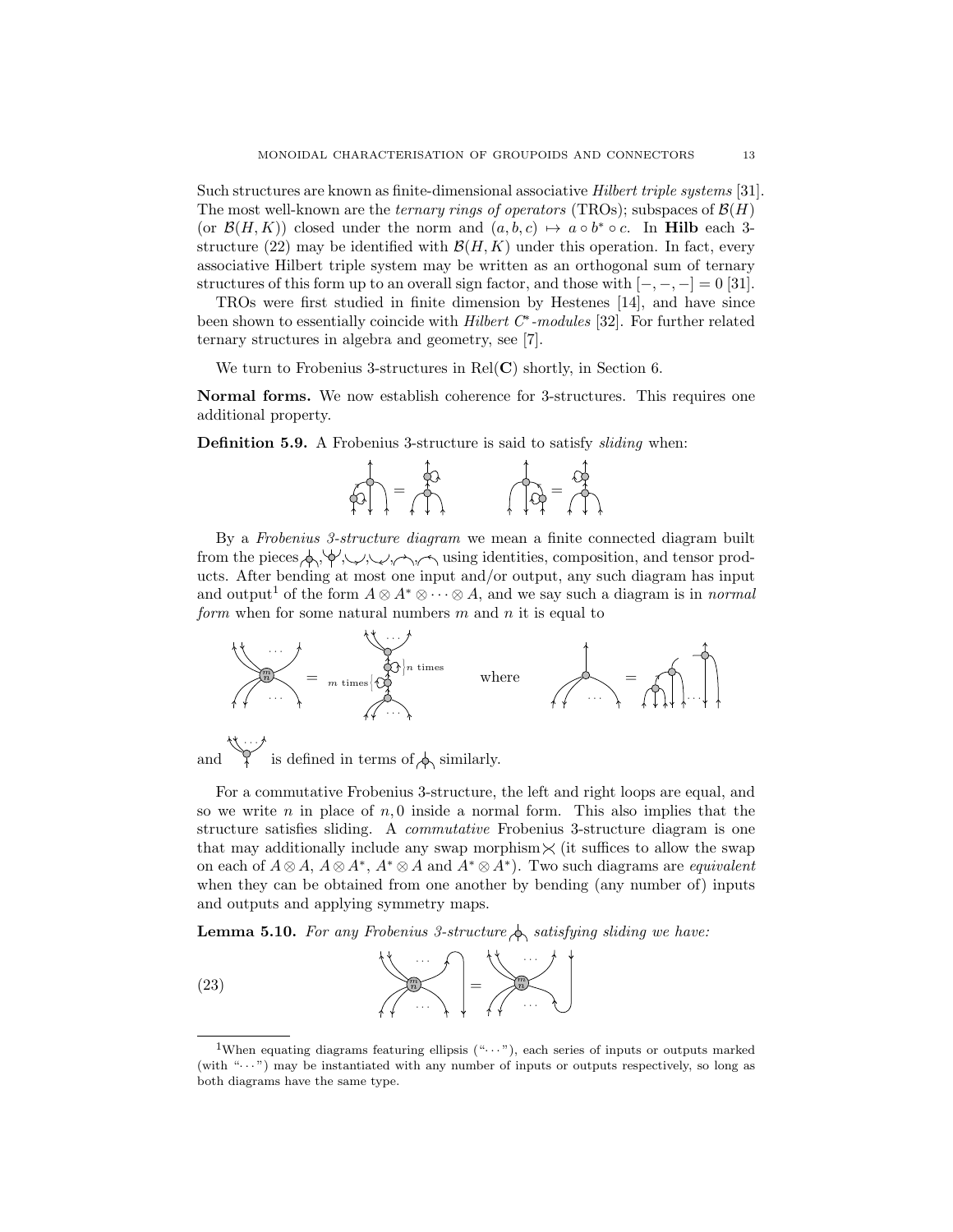

The horizontal and vertical reflections of these equations also hold. If  $\oint$  is commutative, then additionally:



Proof. To see (24), note that applying a cup or cap to a normal form simply adds an extra loop, and that sliding allows us to move loops freely around the diagrams. Equation (25) follows from this fact and by repeatedly applying associativity and the Frobenius law (18). For (23), again by moving loops around diagrams it suffices to consider when  $m = n = 0$ . We then use symmetry:



In the commutative case, associativity and commutativity give invariance under swapping legs of type  $A$ , while the same for legs of type  $A^*$  follows by considering the dual Frobenius 3-structure.  $\Box$ 

The statement and proof of the following theorem will frequently talk about 'bending legs' of a morphism f. By this we mean turning it into  $(id \otimes \varepsilon) \circ (\pi \otimes id) \circ$  $(f \otimes id)$  if bending an output, or into  $(f \otimes id) \circ (\pi \otimes id) \circ (id \otimes \eta)$  if bending an input, for some permutation  $\pi$  built from the swap map. Graphically, bending an output looks as follows:

$$
\begin{array}{c}\n\begin{array}{ccc}\n\cdots & \cdots & \cdots & \cdots \\
f & \searrow & \qquad & \uparrow \\
\hline\n\cdots & \uparrow & \qquad & \cdots\n\end{array}\n\end{array}
$$

**Theorem 5.11** (Normal form for Frobenius 3-structures). Let  $\oint_C$  be a Frobenius 3-structure that satisfies sliding.

- Any Frobenius 3-structure diagram with at least one input is equal to one in normal form after bending at most one input and/or output.
- If  $\Diamond$  is commutative, any commutative Frobenius 3-structure diagram is equivalent to one in normal form.

Proof. We will describe transforming a diagram into normal form relatively informally. Making all transformations explicit is routine, but only obscures the main algorithm and needlessly inflate the exposition.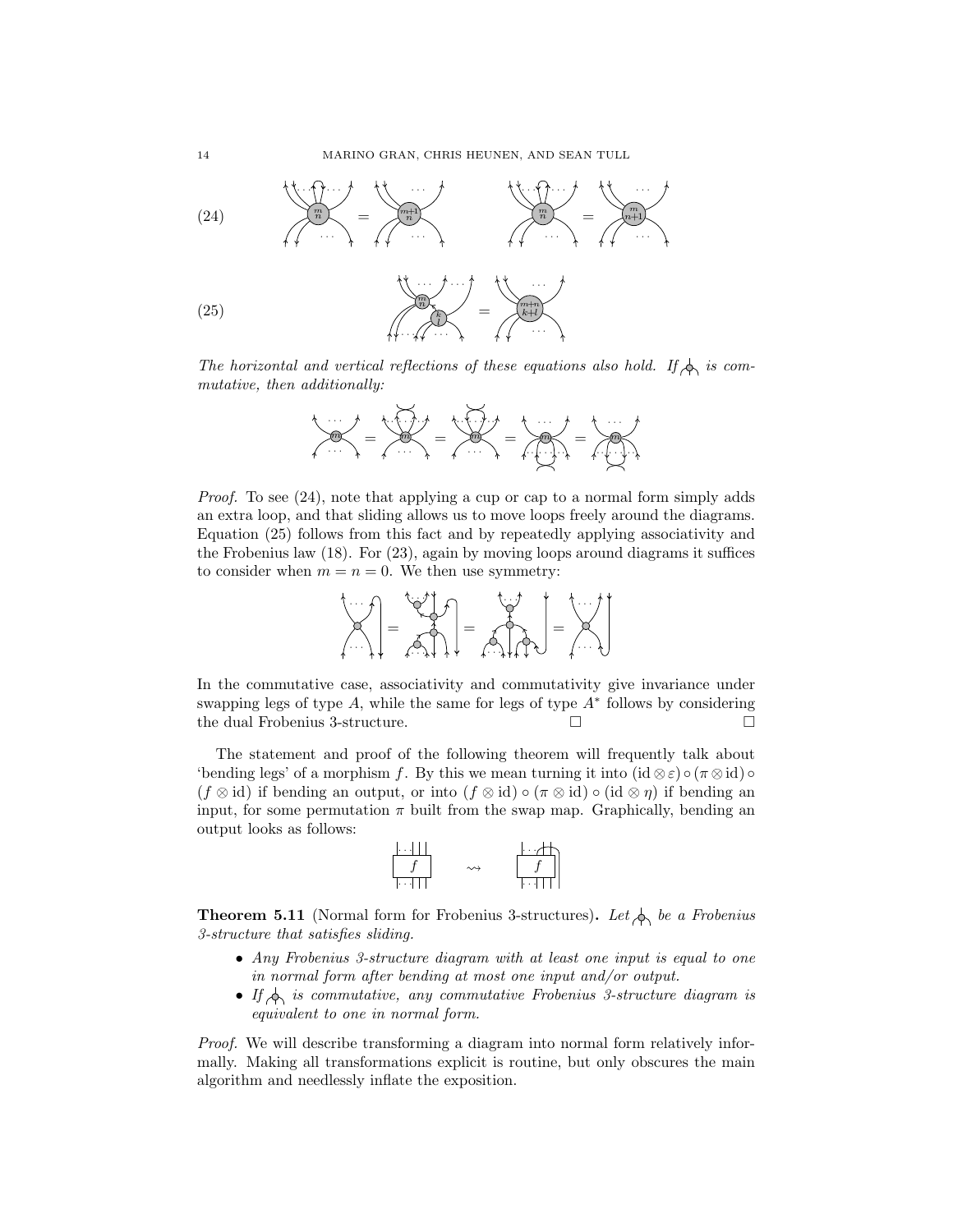First consider the non-commutative case. We argue by induction on the number of dots d. The case  $d = 0$  holds as bending a cup or cap yields the identity morphism, and the case  $d = 1$  follows directly from symmetry (15).

Consider a diagram built from  $d+1$  dots. Use Lemma 5.10 to bend wires and so assume there are no inputs. Naturality lets us rewrite the diagram so that it has a bottommost dot, and it is equal to one of the form:



(This includes the case where the bottommost dot originally had no output wires at all. Because the diagram of d dots was connected, in that case the upper subdiagram of  $d-1$  dots must connect two inputs with a cup.) By induction hypothesis the upper subdiagram consists of (at most four) disconnected pieces, each in normal form up to bending legs. Applying the rules of Lemma 5.10 it follows that their composite with the lower subdiagram indeed equals one in normal form, after bending one output.

The commutative case follows in the same way. The base case  $d = 0$  is trivial since duals are assumed to be symmetric, and the base case  $d = 1$  is straightforward by commutativity. The rest of the argument is identical using Lemma 5.10.  $\Box$ 

Remark 5.12. The result does not hold for diagrams with no input or output in the non-commutative case, since for example the closed loop  $\sim \infty$  need not coincide with the closed loop  $\land \circ \lor$ .

# Corollary 5.13. In a monoidal category:

- any two Frobenius 3-diagrams of a sliding Frobenius 3-structure that are of the same type and have no internal loops are equal;
- any two Frobenius 3-diagrams of a normal Frobenius 3-structure that are of the same type and have more than one input or output are equal.  $\Box$

## 6. Connectors

In this section, we extend the correspondence between Frobenius 2-structures and groupoids to one between 3-structures and connectors.

In any category C with pullbacks one can define a double equivalence relation as an internal equivalence relation in the category of internal equivalence relations in C. In order to compare this notion with the one of normal-dagger Frobenius 3-structure, the following formulation of the notion of double equivalence relation will be useful:

**Definition 6.1.** A *double equivalence relation* on two equivalence relations  $R$  and S on an object A in C is a subobject  $\Lambda \rightarrow A^4$  such that:

- the equivalence relations R, S satisfy  $R(x, y) \iff \Lambda(x, y, y, x)$  and  $S(y, z) \iff$  $\Lambda(y, y, z, z);$
- the relations  $(x, y)r(u, z) \iff \Lambda(x, y, z, u) \iff (y, z)l(x, u)$  are equivalence relations on  $R, S$ , respectively.

In particular,  $\Lambda(x, y, z, u) \implies R(x, y), R(z, u), S(y, z), S(x, u).$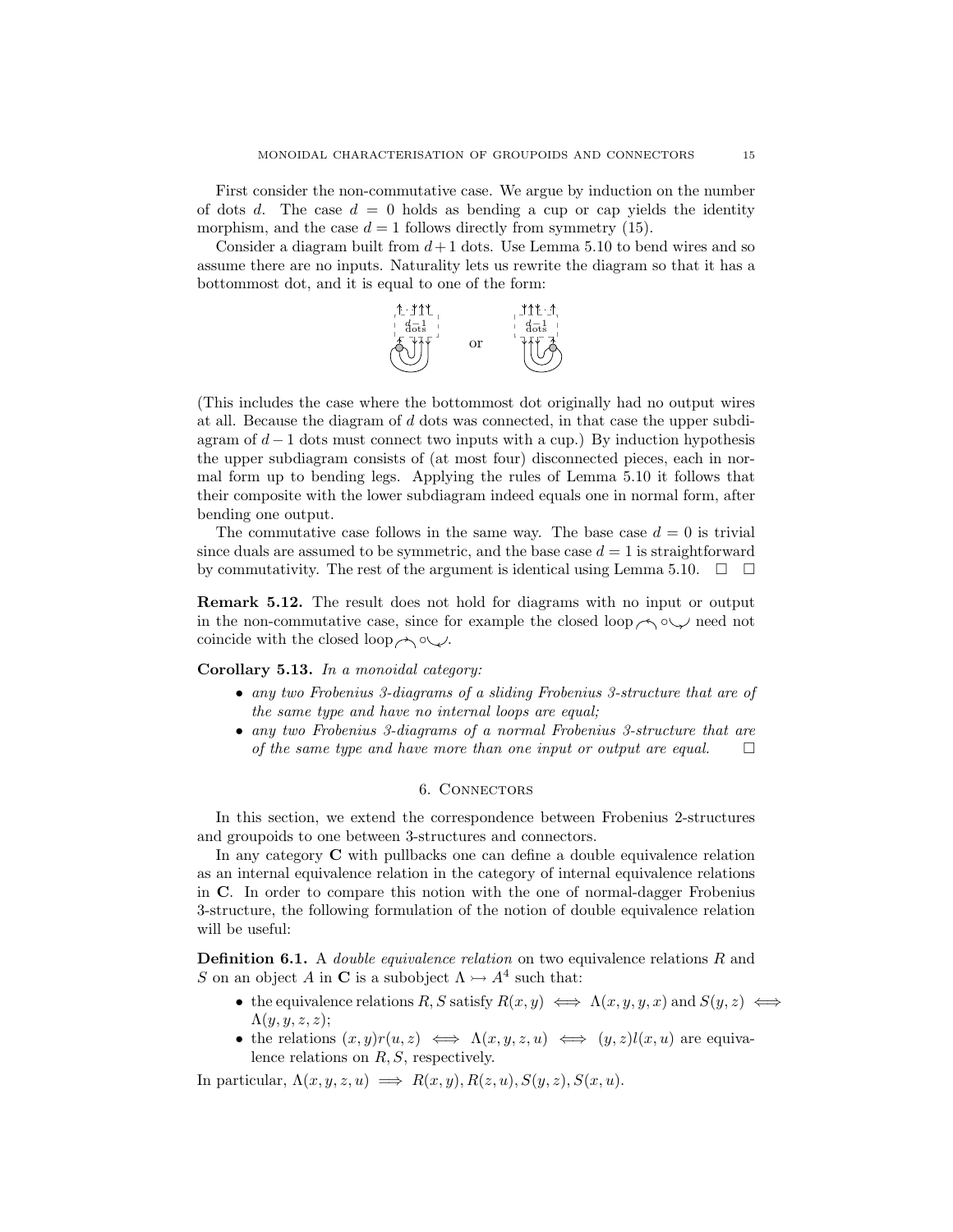**Proposition 6.2.** Let C be a regular category. There is a one-to-one correspondence between double equivalence relations on subobjects  $B \rightarrow A$  and dagger symmetric, left and right idempotent morphisms  $(A, \phi)$  in Rel(C).

*Proof.* Consider  $\oint$  as a subobject of  $A^4$ . Symmetry of the relations l and r amounts to the rule:

(26) 
$$
\bigwedge (x, y, z, u) \iff \bigwedge (u, z, y, x) \iff \bigwedge (y, x, u, z)
$$

which is easily seen to be equivalent to dagger symmetry of  $\phi$ . Right dagger idempotence is precisely the requirement that r, defined as above, satisfies  $r =$  $r^{\circ} = r \circ r$ . Equivalently, r restricts to an equivalence relation on  $R = \{(x, y) \mid$  $(x, y)r(x, y)$ , as required, and dually the same holds for l and S.

It remains to check that the rest of Definition 6.1 holds automatically. Symmetry of the relation R follows from (26), while transitivity follows from transitivity of  $l$ , observing that  $R(x, y) \iff (x, x)l(y, y)$ . Equivalently, R restricts to an equivalence relation on  $B = \{x \mid R(x,x)\} = \{x \mid \phi(x,x,x,x)\}.$  Dually, the same holds for  $S$ .

For any pair of equivalence relations  $r_1, r_2 \colon R \rightrightarrows A$  and  $s_1, s_2 \colon S \rightrightarrows A$  we write  $R \times_A S$  for the pullback of  $r_2$  and  $s_1$ , *i.e.* the following subobject

$$
R \times_A S = [[x, y, z) \in A \times A \times A \mid R(x, y) \wedge S(y, z)]]
$$

**Definition 6.3.** A *connector* between equivalence relations  $R \rightrightarrows A$  and  $S \rightrightarrows A$  in a regular category is a morphism  $p: R \times_A S \to A$  such that:

(27)  $xSp(x, y, z)$  for  $(x, y, z) \in R \times_A S$ ; (28)  $zRp(x, y, z)$  for  $(x, y, z) \in R \times_A S$ ; (29)  $p(x, y, y) = x$  whenever defined; (30)  $p(y, y, z) = z$  whenever defined;

(31) 
$$
p(p(x, y, z), u, v) = p(x, y, p(z, u, v));
$$

where  $(31)$  means that if one side defined so is the other and they are equal.

The (object of) morphisms of any (internal) groupoid forms a connector where  $p(x, y, z) = x \circ y^{-1} \circ z$ , with  $R(x, y)$  whenever  $s(x) = s(y)$  and  $S(y, z)$  whenever  $t(y) = t(z)$ . Viewing a vector space as an additive group, for vectors  $x, y, z$  the vector  $p(x, y, z)$  can be visualised as completing the parallelogram [28].



Any connector  $(A, R, S, p)$  may be seen to define a double equivalence relation with  $\Lambda(x, y, z, u) \iff p(x, y, z) = u$ , and then its equivalence relations R, S coincide with those of Definition 6.1. The double equivalence relations arising this way are called pregroupoids, and indeed this is how these structures were first studied  $[22]$  (see also  $[20]$ ). Later on it became clear that the assumption that R and S were effective equivalence relations could be dropped to develop commutator theory in the larger context of regular categories, and this led to the notion of connector [2, 3].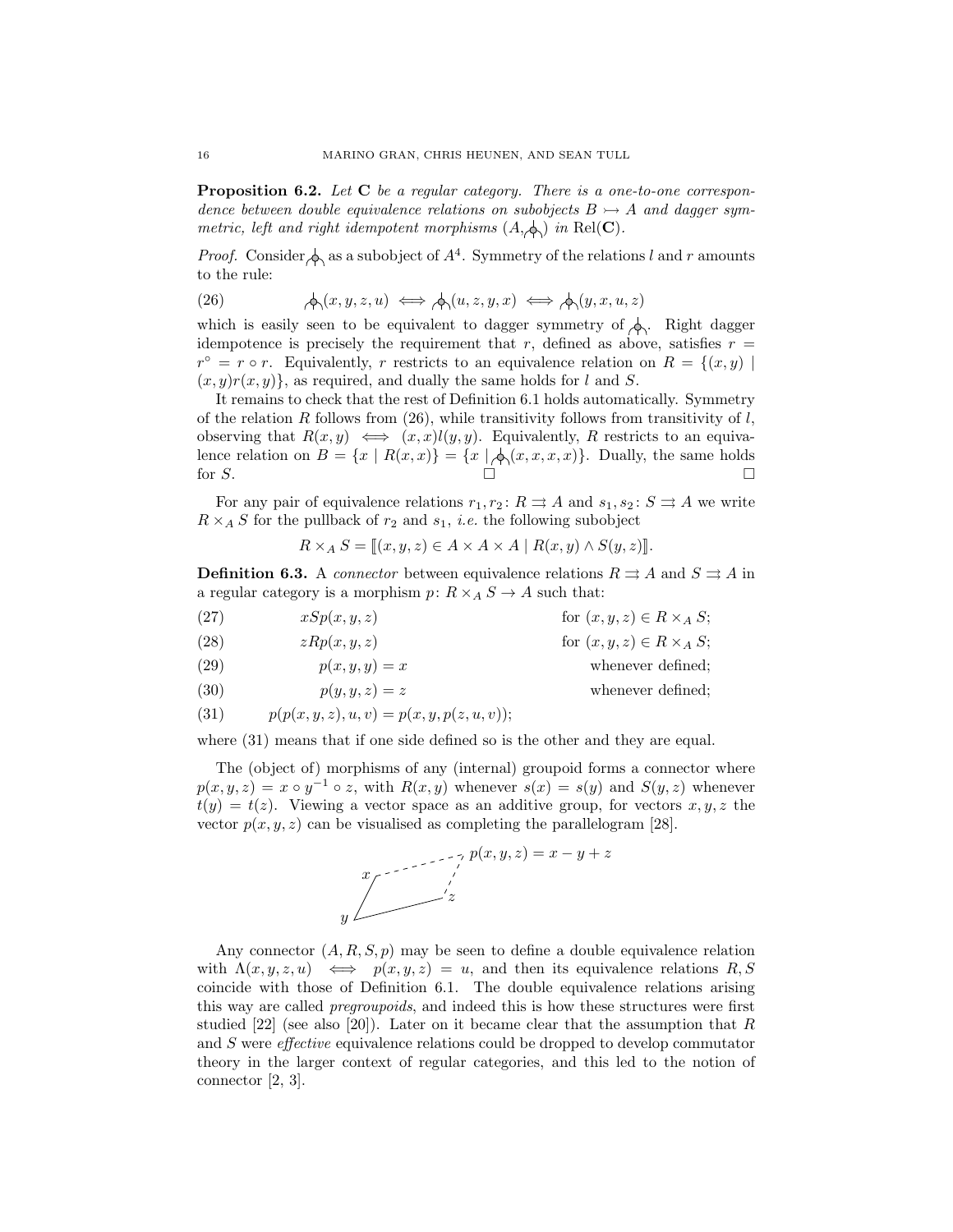Remark 6.4. In universal algebra connectors are useful to treat commutators in categorical terms. For instance, in the category Gp of groups two normal subgroups K and L of a group G have trivial commutator, i.e.  $[K, L] = \{1\}$ , if and only if there is a connector  $p: R_K \times_G R_L \to G$  between the congruences  $R_K$  and  $R_L$  canonically associated with the quotients  $G/K$  and  $G/L$ , respectively. Similarly, in the regular Mal'tsev category  $Gp(Haus)$  of Hausdorff groups, the topological closure  $[K, L] =$ {1} of the group-theoretic commutator of two normal closed subgroups K and  $L$  of a Hausdorff group  $G$  is trivial if and only if there is a connector between the corresponding congruences. In the category CRng of commutative (not necessarily unital) rings the role of the group-theoretic commutator is played by the product of ideals: two ideals I and J of a commutative ring R are such that  $I \cdot J = 0$  if and only if there is a connector between the corresponding congruences  $R_I$  and  $R_J$ . In all these examples a connector on two given congruences is unique, when it exists [2].

**Theorem 6.5.** Let  $C$  be a regular category. There is a one-to-one correspondence between connectors  $(A, p)$  in C and normal dagger Frobenius 3-structures  $(A, \diamondsuit)$ in Rel(C), where  $\phi: (x, y, z) \mapsto p(x, y, z)$  whenever  $p(x, y, z)$  is defined.

*Proof.* Any normal 3-structure satisfies  $\Diamond \Diamond \Diamond' = id$ , hence corresponding to a partial function  $p: A \times A \times A \rightarrow A$  in C. Let us write  $(x, y, z) \downarrow$  to mean that  $p(x, y, z)$ is defined. Associativity (14) of  $\phi$  translates precisely to associativity (31) of connectors, while normality translates to:

(32) 
$$
(\exists y) p(x, y, y) = u \iff x = u \qquad (\exists y) p(y, y, z) = u \iff z = u
$$

which gives  $(29)$  and  $(30)$ .

By Proposition 6.2, we have that  $\phi_1$  forms a double equivalence relation on A. Defining  $R$  and  $S$  as for any double equivalence relation, this gives  $(27)$  and  $(28)$ automatically, and that  $(x, y, z) \downarrow \implies R(x, y) \wedge S(y, z)$ . Finally, we check the converse, so that p is indeed defined on  $R \times_A S$ . Suppose that  $R(x, y)$  and  $S(y, z)$ , so that  $x = p(x, y, y)$  and  $y = p(z, z, y)$ . Then by associativity  $x = p(x, y, p(z, z, y))$  $p(p(x, y, z), z, y)$ , and so  $(x, y, z) \downarrow$ , as required.

In the other direction, for any connector  $(A, R, S, p)$ , normality (32) for  $\phi$ , follows from (29) and (30), since R and S are reflexive and so  $p(x, x, x) = x$  for all x by (29). It remains to check dagger symmetry for  $\phi$ , which we translated earlier as (26). Suppose that  $u = p(x, y, z)$ . Then since S is symmetric we have  $S(z, y)$  and hence  $p(u, z, y) = p(p(x, y, z), z, y) = p(x, y, p(z, z, y)) = p(x, y, y) = x$  as required. Dually, one may show that  $p(y, x, u) = z$ , completing (26).

Finally, note that this correspondence is an equivalence since for any connector  $(A, R, S, p)$  the relations R and S are defined in terms of the double equivalence relation  $\Lambda = \bigotimes$  as in Definition 6.1. To see this for R, observe that  $p(x, y, y) =$  $x \iff (x, y, y) \downarrow \iff R(x, y) \land S(y, y)$  since p is defined on the pullback  $R \times_A S$ . But since S is reflexive this holds precisely when  $R(x, y)$ .

**Remark 6.6.** The functor Rel(Conn(C))  $\rightarrow$  Rel(C) given by  $(A, R, S, p) \rightarrow A$  is not faithful for regular categories C. Therefore we cannot upgrade Theorem 6.5 to an equivalence of categories as in Theorem 4.4 using a ternary analogue to the CP construction. To see this, let A be a non-trivial abelian group in C, and  $p: A<sup>3</sup> \to A$ the canonical connector between  $A^2 = A \times A \rightrightarrows A$  and  $A^2 = A \times A \rightrightarrows A$  defined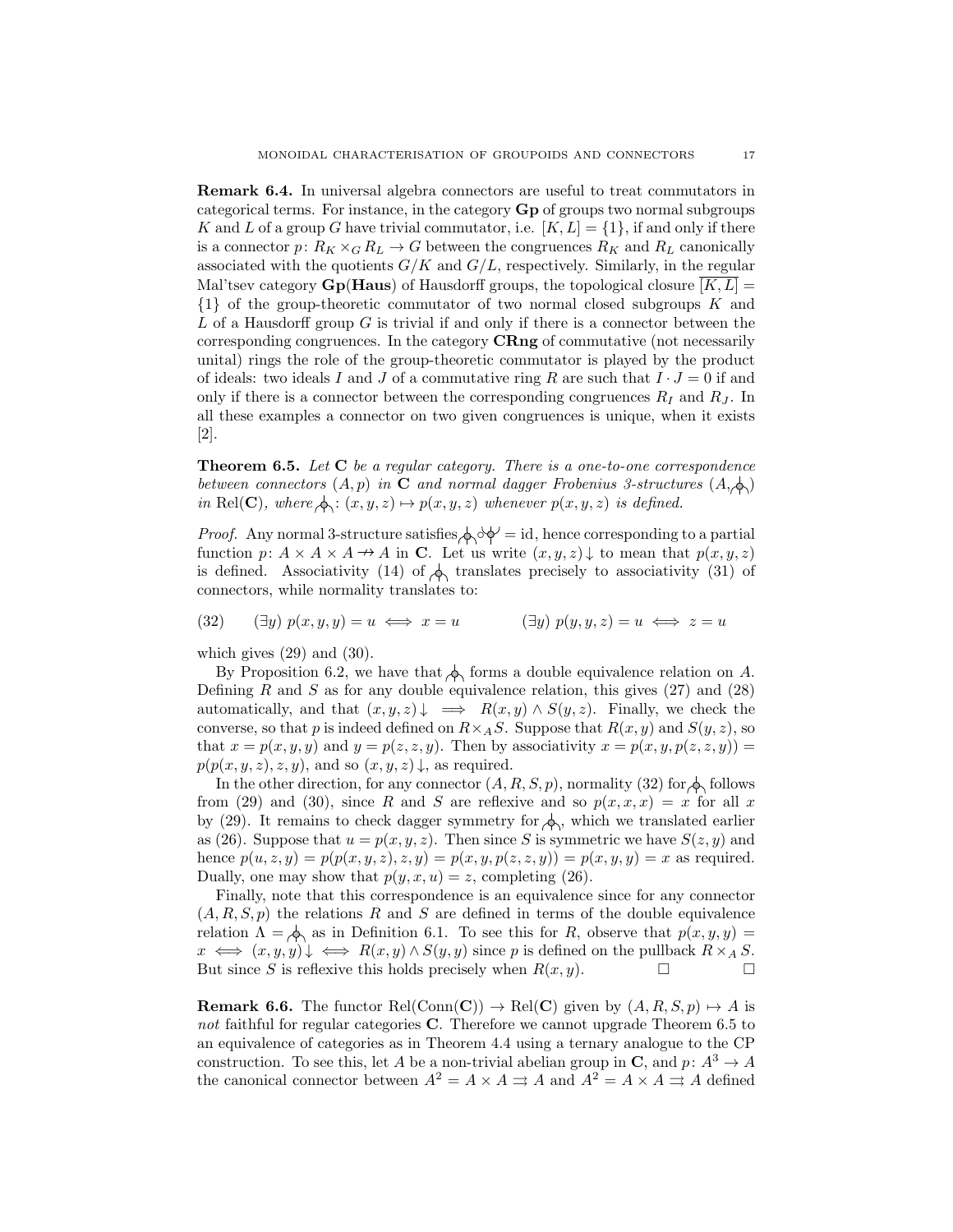by  $p(x, y, z) = x - y + z$ . The following commutative diagram



provides a morphism id:  $(A, A, A, id_A) \rightarrow (A, A^2, A^2, p)$  of connectors that is not an isomorphism of connectors, because the diagonal morphism  $(id, id): A \to A^2$  is not an isomorphism. Then, since the diagram

$$
(A, A, A, idA) \underbrace{id}_{(A, A2, A2, p)} \xrightarrow{id} (A, A2, A2, p)
$$

commutes, the functor  $Rel(Conn(C)) \rightarrow Rel(C)$  is not faithful, since the left vertical morphism is an isomorphism when we look at it in  $\mathbf{C}$ .

# 7. Relating Frobenius 3-structures and Frobenius 2-structures

In this final section we exhibit several relationships between Frobenius 2-structures and Frobenius 3-structures, generalising those between groupoids and connectors.

A Frobenius 2-structure (on a dual object) is symmetric when

$$
(33)\qquad \qquad \qquad \qquad \text{and} \qquad \qquad \text{and} \qquad \text{and} \qquad \text{and} \qquad \text{and} \qquad \text{and} \qquad \text{and} \qquad \text{and} \qquad \text{and} \qquad \text{and} \qquad \text{and} \qquad \text{and} \qquad \text{and} \qquad \text{and} \qquad \text{and} \qquad \text{and} \qquad \text{and} \qquad \text{and} \qquad \text{and} \qquad \text{and} \qquad \text{and} \qquad \text{and} \qquad \text{and} \qquad \text{and} \qquad \text{and} \qquad \text{and} \qquad \text{and} \qquad \text{and} \qquad \text{and} \qquad \text{and} \qquad \text{and} \qquad \text{and} \qquad \text{and} \qquad \text{and} \qquad \text{and} \qquad \text{and} \qquad \text{and} \qquad \text{and} \qquad \text{and} \qquad \text{and} \qquad \text{and} \qquad \text{and} \qquad \text{and} \qquad \text{and} \qquad \text{and} \qquad \text{and} \qquad \text{and} \qquad \text{and} \qquad \text{and} \qquad \text{and} \qquad \text{and} \qquad \text{and} \qquad \text{and} \qquad \text{and} \qquad \text{and} \qquad \text{and} \qquad \text{and} \qquad \text{and} \qquad \text{and} \qquad \text{and} \qquad \text{and} \qquad \text{and} \qquad \text{and} \qquad \text{and} \qquad \text{and} \qquad \text{and} \qquad \text{and} \qquad \text{and} \qquad \text{and} \qquad \text{and} \qquad \text{and} \qquad \text{and} \qquad \text{and} \qquad \text{and} \qquad \text{and} \qquad \text{and} \qquad \text{and} \qquad \text{and} \qquad \text{and} \qquad \text{and} \qquad \text{and} \qquad \text{and} \qquad \text{and} \qquad \text{and} \qquad \text{and} \qquad \text{and} \qquad \text{and} \qquad \text{and} \qquad \text{and} \qquad \text{and} \qquad \text{and} \qquad \text{and} \qquad \text{and} \
$$

We call the map (33) the *involution* for  $\Diamond$  and draw it as  $\hat{\Diamond}$ . A dagger Frobenius 3-structure is *unital* when there exists a morphism  $\phi: I \to A$  satisfying

$$
(34) \qquad \qquad \overrightarrow{\left\{ \begin{array}{c} 1 \\ 0 \end{array} \right\}} = \left\{ = \begin{array}{c} 1 \\ 0 \end{array} \right\}
$$

where  $\phi = (\phi)_* : I \to A^*$ .

Theorem 7.1. There is a one-to-one correspondence between dagger symmetric Frobenius 2-structures and unital dagger Frobenius 3-structures:



The Frobenius 2-structure is special if and only if the Frobenius 3-structure is normal if and only if the Frobenius 3-structure is left or right idempotent.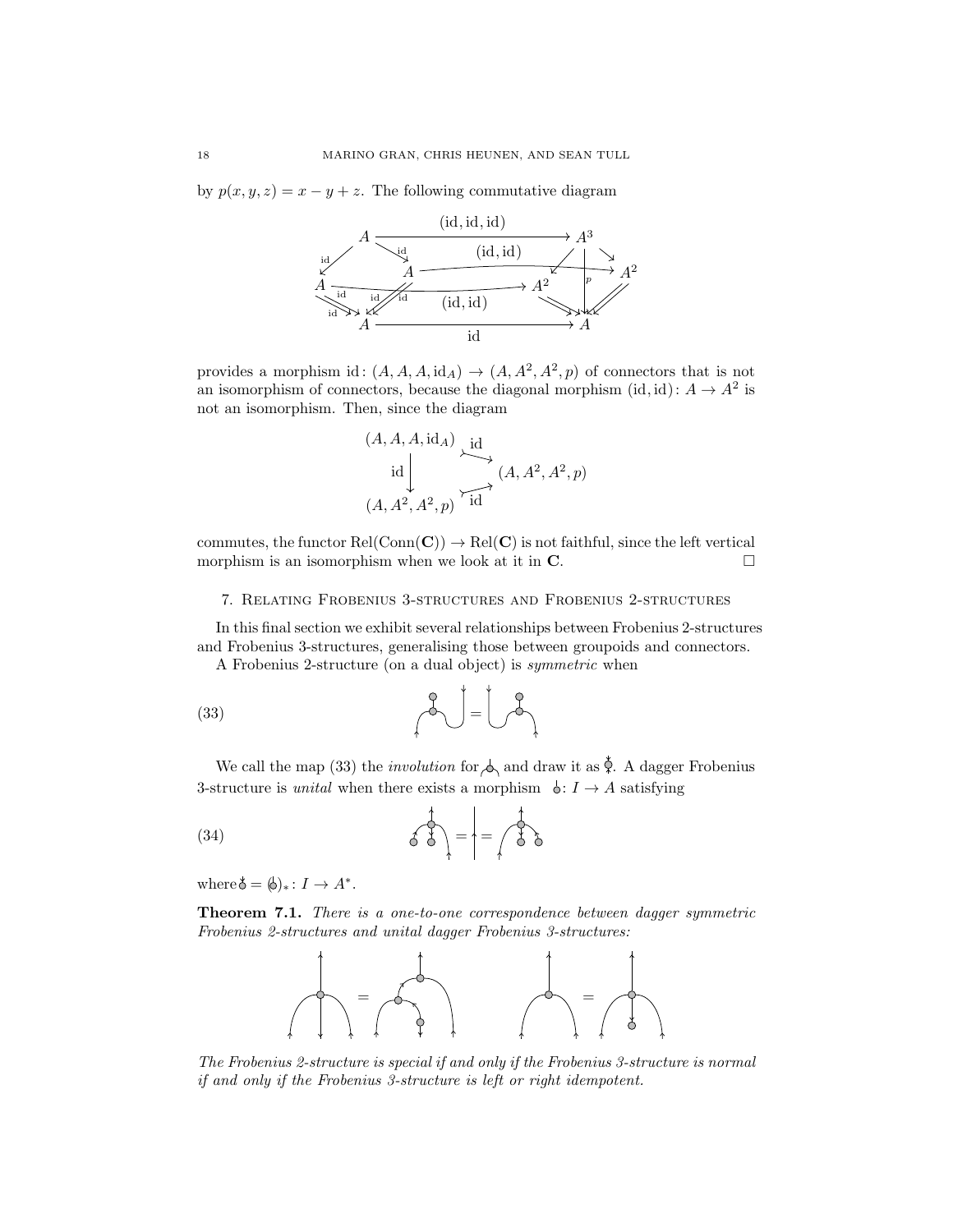*Proof.* Associativity for  $\phi$  follows immediately from associativity for  $\phi$ . Unitality of  $\phi$  follows from the fact that any symmetric Frobenius 2-structure  $\phi$  satisfies  $\hat{\varphi} \circ \delta = \phi$ . Further,  $\phi$  indeed respects daggers:

$$
\left(\frac{1}{2}\right)^{2} = \left(\frac{1}{2}\right)^{2} = \left(\frac{1}{2}\right)^{2} = \left(\frac{1}{2}\right)^{2} = \left(\frac{1}{2}\right)^{2} = \left(\frac{1}{2}\right)^{2} = \left(\frac{1}{2}\right)^{2} = \left(\frac{1}{2}\right)^{2} = \left(\frac{1}{2}\right)^{2} = \left(\frac{1}{2}\right)^{2} = \left(\frac{1}{2}\right)^{2} = \left(\frac{1}{2}\right)^{2} = \left(\frac{1}{2}\right)^{2} = \left(\frac{1}{2}\right)^{2} = \left(\frac{1}{2}\right)^{2} = \left(\frac{1}{2}\right)^{2} = \left(\frac{1}{2}\right)^{2} = \left(\frac{1}{2}\right)^{2} = \left(\frac{1}{2}\right)^{2} = \left(\frac{1}{2}\right)^{2} = \left(\frac{1}{2}\right)^{2} = \left(\frac{1}{2}\right)^{2} = \left(\frac{1}{2}\right)^{2} = \left(\frac{1}{2}\right)^{2} = \left(\frac{1}{2}\right)^{2} = \left(\frac{1}{2}\right)^{2} = \left(\frac{1}{2}\right)^{2} = \left(\frac{1}{2}\right)^{2} = \left(\frac{1}{2}\right)^{2} = \left(\frac{1}{2}\right)^{2} = \left(\frac{1}{2}\right)^{2} = \left(\frac{1}{2}\right)^{2} = \left(\frac{1}{2}\right)^{2} = \left(\frac{1}{2}\right)^{2} = \left(\frac{1}{2}\right)^{2} = \left(\frac{1}{2}\right)^{2} = \left(\frac{1}{2}\right)^{2} = \left(\frac{1}{2}\right)^{2} = \left(\frac{1}{2}\right)^{2} = \left(\frac{1}{2}\right)^{2} = \left(\frac{1}{2}\right)^{2} = \left(\frac{1}{2}\right)^{2} = \left(\frac{1}{2}\right)^{2} = \left(\frac{1}{2}\right)^{2} = \left(\frac{1}{2}\right)^{2} = \left(\frac{1}{2}\right)^{2} = \left(\frac{1}{2}\right)^{2} = \left(\frac{1}{2}\right)^{2} = \left(\frac{1}{2}\right)^{2} = \left(\frac{1}{2}\right)^{2} = \left(\frac{1}{2}\right
$$

This also shows that  $\phi$  is symmetric.

In the other direction, associativity, unitality and the Frobenius law for  $\Diamond$  all follow immediately from those for  $\Diamond$ , and this Frobenius 2-structure is a dagger one by construction. For symmetry:

$$
\text{S}\begin{pmatrix} \text{S} \\ \text{S} \end{pmatrix} = \text{S}\begin{pmatrix} \text{S} \\ \text{S} \end{pmatrix} = \text{S}\begin{pmatrix} \text{S} \\ \text{S} \end{pmatrix} = \begin{pmatrix} \text{S} \\ \text{S} \end{pmatrix} = \begin{pmatrix} \text{S} \\ \text{S} \end{pmatrix}
$$

We now show these constructions are inverse. Starting from a 2-structure  $\Diamond$  returns to the same 2-structure using  $\hat{\phi} \circ \phi = \phi$ . Conversely, starting from any unital 3structure  $\phi_0$ , Corollary 5.13 gives:

= = =

For the final statement, note that the left loop for  $\Diamond$  may be described in terms of  $\phi$  as:

$$
\hat{C} = \hat{C} = \hat{C} = \hat{C} = \hat{C} = \hat{C} = \hat{C} = \hat{C} = \hat{C} = \hat{C} = \hat{C} = \hat{C} = \hat{C} = \hat{C} = \hat{C} = \hat{C} = \hat{C} = \hat{C} = \hat{C} = \hat{C} = \hat{C} = \hat{C} = \hat{C} = \hat{C} = \hat{C} = \hat{C} = \hat{C} = \hat{C} = \hat{C} = \hat{C} = \hat{C} = \hat{C} = \hat{C} = \hat{C} = \hat{C} = \hat{C} = \hat{C} = \hat{C} = \hat{C} = \hat{C} = \hat{C} = \hat{C} = \hat{C} = \hat{C} = \hat{C} = \hat{C} = \hat{C} = \hat{C} = \hat{C} = \hat{C} = \hat{C} = \hat{C} = \hat{C} = \hat{C} = \hat{C} = \hat{C} = \hat{C} = \hat{C} = \hat{C} = \hat{C} = \hat{C} = \hat{C} = \hat{C} = \hat{C} = \hat{C} = \hat{C} = \hat{C} = \hat{C} = \hat{C} = \hat{C} = \hat{C} = \hat{C} = \hat{C} = \hat{C} = \hat{C} = \hat{C} = \hat{C} = \hat{C} = \hat{C} = \hat{C} = \hat{C} = \hat{C} = \hat{C} = \hat{C} = \hat{C} = \hat{C} = \hat{C} = \hat{C} = \hat{C} = \hat{C} = \hat{C} = \hat{C} = \hat{C} = \hat{C} = \hat{C} = \hat{C} = \hat{C} = \hat{C} = \hat{C} = \hat{C} = \hat{C} = \hat{C} = \hat{C} = \hat{C} = \hat{C} = \hat{C} = \hat{C} = \hat{C} = \hat{C} = \hat{C} = \hat{C} = \hat{C} = \hat{C} = \hat{C} = \hat{C} = \hat{C} = \hat{C} = \hat{C} = \hat{C} = \hat{C} = \hat{C} = \hat{C} = \hat{C} = \hat{C} = \hat{C} = \hat{C} = \hat{C
$$

The same holds for the right loop, similarly. Hence  $\Diamond$  is special if and only if  $\Diamond$  is normal. In the presence of a unit, it is easy to see that this is equivalent to left or right idempotence of  $\phi$ .

Remark 7.2. This result generalises the relationship between groupoids and connectors to arbitrary 2- and 3-structures, via the correspondences of Theorems 4.4 and 6.5. Firstly, note that a connector  $(A, R, S, p)$  defines a groupoid (uniquely) if and only if  $A_1 := A$  may be given a reflexive graph structure  $d, c : A_1 \rightarrow A_0$ (with common splitting  $e: A_0 \to A_1$ ), compatibly with the equivalence relations  $R, S$ : this means that R is the kernel pair of d and S the kernel pair of c. This situation ensures that the connector operation  $p(a, b, c)$  induces a composition  $a \circ b$ of a groupoid on this reflexive graph, by defining the composite  $a \circ b = p(a, 1_A, b)$ for any "composable pair of morphisms"  $a: A \to C$  and  $b: B \to A$  (see Theorem 3.6 in[6] for more details).

By Theorem 7.1 this holds if and only if the 3-structure  $\phi$  corresponding to  $(A, R, S, p)$  has a unit. In Theorem 4.4 we also saw that this unit corresponds to the object  $A_0$  of the groupoid.

We can make the construction functorial as follows. Let  $D$  be a monoidal dagger category. A morphism of dagger Frobenius 2-structures  $f : (A, \phi) \to (B, \phi)$  is a morphism  $f: A \to B$  preserving multiplication and involution, in that  $f \circ \phi$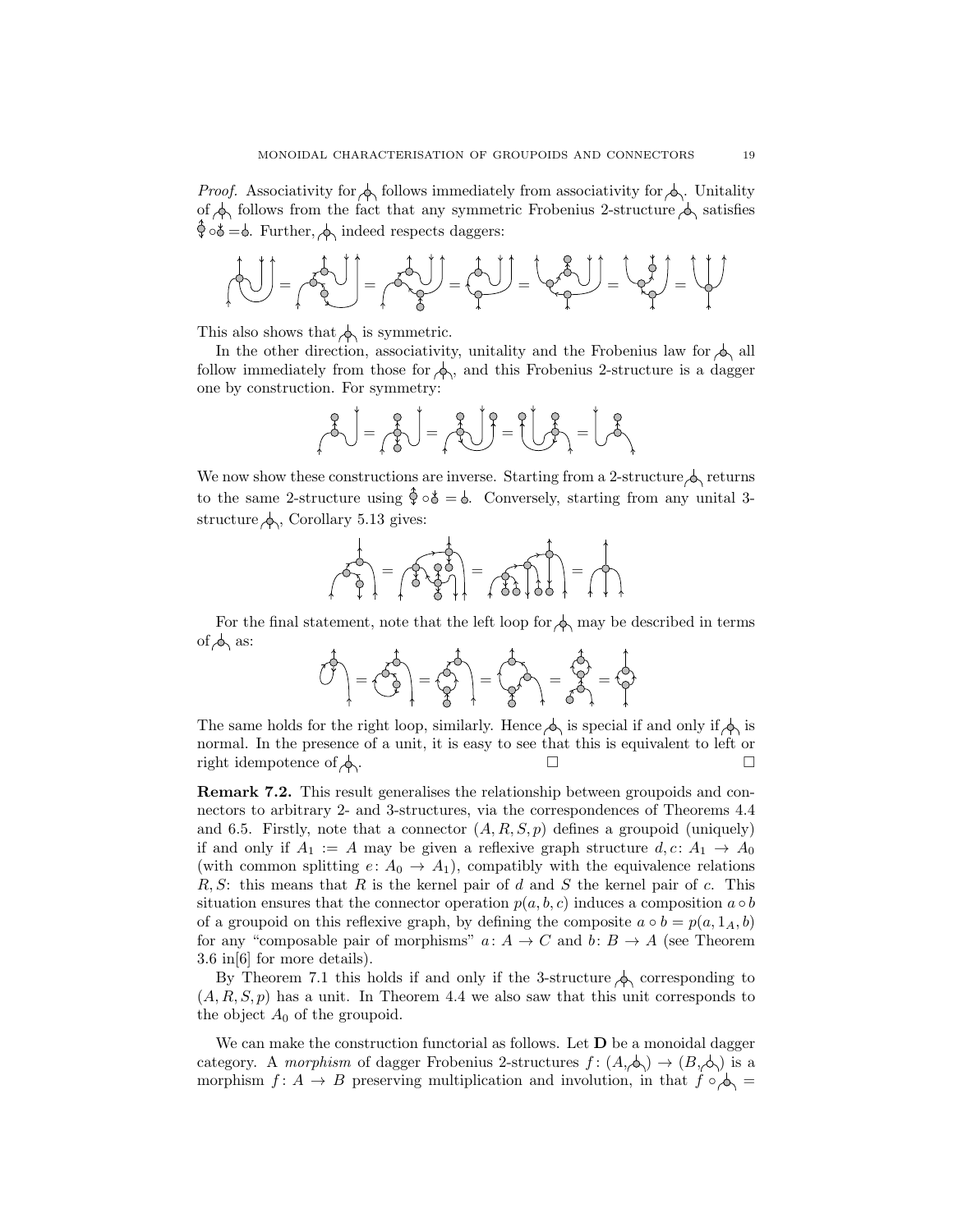$\lambda \circ (f \otimes f)$  and  $\check{\diamond} \circ f = f_* \circ \check{\diamond}$ . A morphism of 3-structures  $g : (A, \check{\diamond}) \to (B, \check{\diamond})$  is a morphism  $g: A \to B$  satisfying  $g \circ \phi = \phi \circ (g \otimes g * \otimes g)$ . A morphism f of symmetric dagger 2-structures or unital 3-structures is *unital* when it satisfies  $f \circ \phi = \phi$ . We write  $2Frob(D)$  and  $3Frob(D)$  for the categories of symmetric dagger Frobenius 2-structures and Frobenius 3-structures in D and their morphisms. Note that Example 5.6 makes  $3Frob(D)$  symmetric monoidal when  $D$  is symmetric monoidal, and combining Examples 5.3 and 5.4 then provides dual objects for every object in  $3Frob(D)$ .

It is now easy to see that the construction  $U(\phi) = \phi$  of Theorem 7.1 defines a functor  $U: 2Frob(D) \rightarrow 3Frob(D)$ , since any morphism of 2-structures preserves multiplication and involution, and hence ternary multiplication also. We will return to this shortly in Remark 7.8.

7.1. **Splitting.** For any left idempotent dagger Frobenius 3-structure  $(A, \phi)$  the morphism  $l_A = \overline{\bigcup_{A}^{\dagger}}$ :  $A^* \otimes A \rightarrow A^* \otimes A$  is dagger idempotent, i.e. satisfies  $l_A = l_A{}^{\dagger} \circ l_A$ . We say such an idempotent  $p: X \to X$  in a dagger category has a *dagger splitting* when there exists some  $i: Y \to X$  with  $p = i \circ i^{\dagger}$  and  $i^{\dagger} \circ i = id_Y$ . Such a morphism i is called an *isometry*.

**Example 7.3.** Dagger idempotents  $P: A \rightarrow A$  dagger split in Rel(C) iff C is (*Barr*) exact. Explicitly, dagger idempotence says that  $P$  is a symmetric, transitive relation on A. Any such P restricts isometrically to an equivalence relation on  $\{a \mid P(a, a)\}\,$ , and so it suffices to show that equivalence relations dagger split. But exactness is equivalent to requiring that equivalence relations  $P$  split in Rel(C) [29], and in this case there is a dagger splitting  $P = e^{\circ} \circ e$  where e is the coequaliser of  $p_1$ ,  $p_2: P \to A$ .

Splittings give another way to turn Frobenius 3-structures into 2-structures.

**Theorem 7.4** (Splitting Construction). Let  $(A, \phi)$  be a left idempotent dagger Frobenius 3-structure for which  $l_A$  dagger splits over an isometry  $i: L \to A^* \otimes A$ . Then L is a symmetric dagger Frobenius 2-structure with:



It is special precisely when  $\Diamond$  is additionally right idempotent.

*Proof.* Note that  $l = l_A$  is a dagger idempotent and also satisfies:

$$
(36)\quad \frac{\begin{pmatrix} 1 \\ 1 \\ 1 \\ 1 \end{pmatrix}}{\begin{pmatrix} 1 \\ 1 \\ 1 \end{pmatrix}} = \begin{pmatrix} 1 \\ 1 \\ 1 \end{pmatrix} = \begin{pmatrix} 1 \\ 1 \\ 1 \end{pmatrix} = \begin{pmatrix} 1 \\ 1 \\ 1 \end{pmatrix} = \begin{pmatrix} 1 \\ 1 \\ 1 \end{pmatrix} = \begin{pmatrix} 1 \\ 1 \\ 1 \end{pmatrix} = \begin{pmatrix} 1 \\ 1 \\ 1 \end{pmatrix} = \begin{pmatrix} 1 \\ 1 \\ 1 \end{pmatrix} = \begin{pmatrix} 1 \\ 1 \\ 1 \end{pmatrix} = \begin{pmatrix} 1 \\ 1 \\ 1 \end{pmatrix} = \begin{pmatrix} 1 \\ 1 \\ 1 \end{pmatrix} = \begin{pmatrix} 1 \\ 1 \\ 1 \end{pmatrix} = \begin{pmatrix} 1 \\ 1 \\ 1 \end{pmatrix} = \begin{pmatrix} 1 \\ 1 \\ 1 \end{pmatrix} = \begin{pmatrix} 1 \\ 1 \\ 1 \end{pmatrix} = \begin{pmatrix} 1 \\ 1 \\ 1 \end{pmatrix} = \begin{pmatrix} 1 \\ 1 \\ 1 \end{pmatrix} = \begin{pmatrix} 1 \\ 1 \\ 1 \end{pmatrix} = \begin{pmatrix} 1 \\ 1 \\ 1 \end{pmatrix} = \begin{pmatrix} 1 \\ 1 \\ 1 \end{pmatrix} = \begin{pmatrix} 1 \\ 1 \\ 1 \end{pmatrix} = \begin{pmatrix} 1 \\ 1 \\ 1 \end{pmatrix} = \begin{pmatrix} 1 \\ 1 \\ 1 \end{pmatrix} = \begin{pmatrix} 1 \\ 1 \\ 1 \end{pmatrix} = \begin{pmatrix} 1 \\ 1 \\ 1 \end{pmatrix} = \begin{pmatrix} 1 \\ 1 \\ 1 \end{pmatrix} = \begin{pmatrix} 1 \\ 1 \\ 1 \end{pmatrix} = \begin{pmatrix} 1 \\ 1 \\ 1 \end{pmatrix} = \begin{pmatrix} 1 \\ 1 \\ 1 \end{pmatrix} = \begin{pmatrix} 1 \\ 1 \\ 1 \end{pmatrix} = \begin{pmatrix} 1 \\ 1 \\ 1 \end{pmatrix} = \begin{pmatrix} 1 \\ 1 \\ 1 \end{pmatrix} = \begin{pmatrix} 1 \\ 1 \\ 1 \end{pmatrix} = \begin{pmatrix} 1 \\ 1 \\ 1 \end{pmatrix} = \begin{pmatrix} 1 \\ 1 \\ 1 \end
$$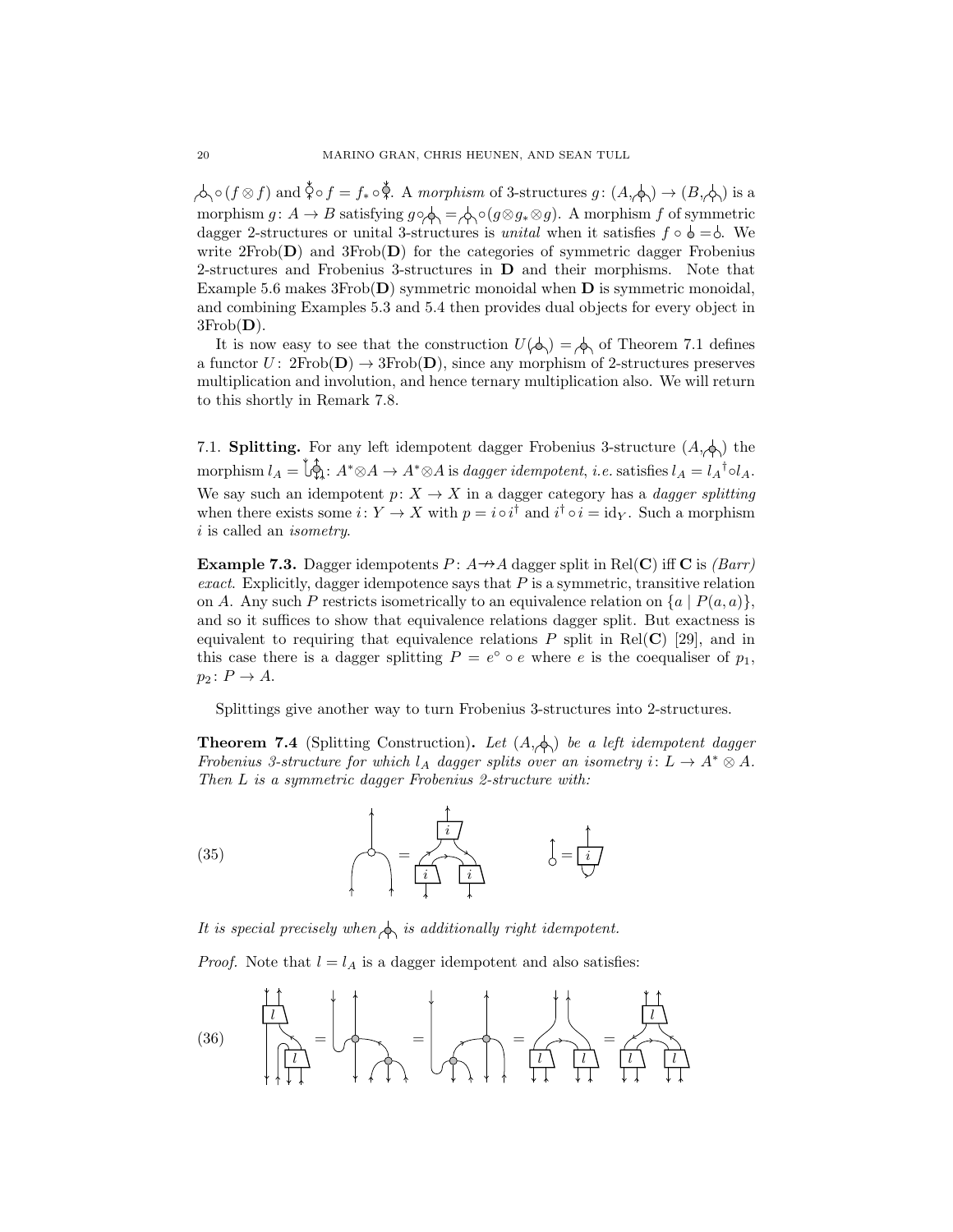The similar equation with  $l$  in the lower left holds dually. The Frobenius 2-structure laws then follow, using that  $i$  is an isometry. For example, to show unitality:



For symmetry:

= i i i i = i i = i i∗ =

After composing with i and  $i^{\dagger}$ , speciality is equivalent to:



That is, speciality is equivalent to  $\phi$  being right idempotent.  $\Box$ 

A dual construction holds for right idempotent 3-structures with suitable splittings.

**Example 7.5.** Suppose C is exact, and consider a connector  $(A, R, S, p)$  viewed as a 3-structure in Rel(C), recalling the equivalence relations l, r from Definition 6.1. The 2-structure  $(35)$  is the groupoid in C with object of morphisms being the object  $A_l$  of *l*-equivalence classes, *i.e.*  $[y, z]_l = [x, w]_l$  whenever  $p(x, y, z) = w$ . Composition is given by

$$
[x,y]_l \circ [y,z]_l = [x,z]_l
$$

with identities  $[x, x]_l$  for all  $x \in A$ . There is a groupoid defined in terms of r dually. By Proposition 6.2 the same construction holds for any double equivalence relation satisfying (14).

**Example 7.6.** For any symmetric dagger special Frobenius 2-structure  $(A, \phi)$ , the unital 3-structure  $\phi_0$  constructed in Theorem 7.1 is left idempotent, with  $l_A$ always having a splitting:

$$
\begin{array}{c}\n\text{(37)} \\
\end{array}
$$

The 2-structure constructed via Theorem 7.4 is then precisely  $\phi$ .

Remark 7.7 (Representable Structures). We call a dagger Frobenius 2-structure  $(L, \triangle)$  representable when it arises from the construction of Theorem 7.4. Equivalently, a 2-structure is representable when it comes with an isometry  $i: L \to A^* \otimes A$ , for some A, which is a morphism of 2-structures from  $\phi_1$  into the canonical 2structure on  $A^* \otimes A$  from Example 3.3.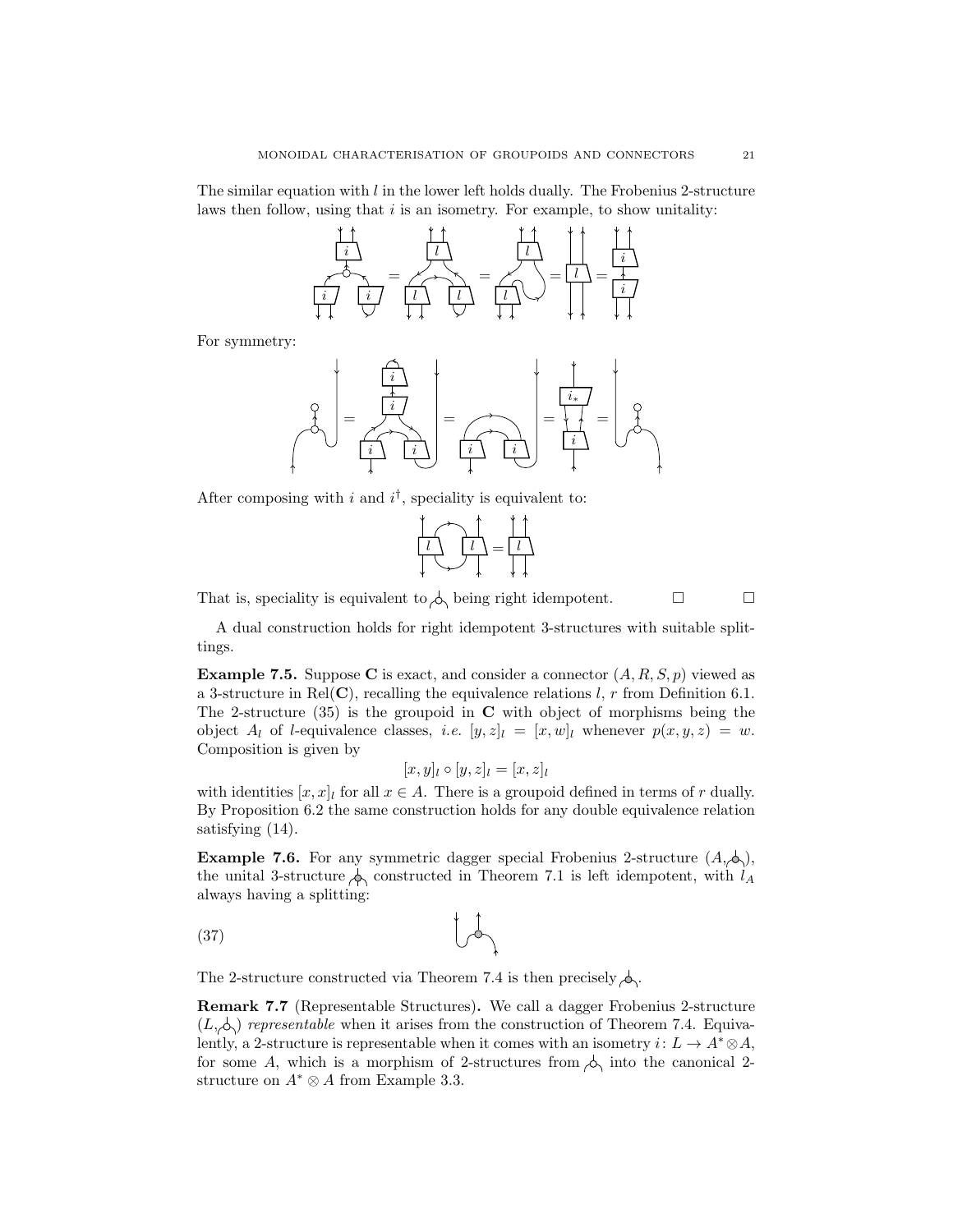Indeed, in either case  $\oint \delta$  is defined by bending one leg of  $l = l_A = i \circ i^{\dagger}$ . Then preservation of the involution and multiplication by  $i$  are equivalent to  $(36)$  and that  $l = l_*$ , which are in turn equivalent to  $\phi$  being dagger symmetric and associative, while it is left idempotent by construction.

Example 7.6 says that any symmetric dagger special 2-structure  $\phi$  has a representation given by (37). Any symmetric, transitive relation  $r: R \rightarrow A \times A$  in a regular category  $C$  defines a 2-structure with representation  $r$ .

Remark 7.8. In some sense Theorems 7.1 and 7.4 are converses to each other. Let the construction  $\phi \mapsto (L, \phi)$  of Theorem 7.4 act on morphisms f as  $i'^{\dagger} \circ (f_* \otimes$  $f$ )  $\circ i: L \to L'$ . This defines a functor, to 2Frob(D), from the full subcategory of 3Frob(D) of left idempotent dagger Frobenius 3-structures whose left idempotent dagger splits. Then it restricts to two subcategories (omitting the word 'dagger' throughout):

| left and right idempotent 3-structures $\rightarrow$ special 2-structures |                                            |
|---------------------------------------------------------------------------|--------------------------------------------|
| unital normal 3-structures                                                | $\rightarrow$ special 2-structures, unital |

In the second case, we mean that we take unital morphisms on both sides. Similarly, the functor  $U: 2Frob(D) \rightarrow 3Frob(D)$  from Theorem 7.1 restricts to three subcategories:

|                                                                       | $\prime$ |                                   |
|-----------------------------------------------------------------------|----------|-----------------------------------|
| special 2-structures                                                  |          | $\rightarrow$ normal 3-structures |
| 2-structures, unital                                                  |          | $\rightarrow$ unital 3-structures |
| special 2-structures, unital $\rightarrow$ unital normal 3-structures |          |                                   |

In the latter two cases  $U$  is an isomorphism of categories; to see this note that a unital morphism of 3-structures is also one of 2-structures. In the final case U and L also form an equivalence of categories; to see this use the isometric splitting of Example 7.6, and note that any other choice of splitting gives an isomorphic 2-structure.

7.2. Enveloping Structure. In a dagger category, a dagger biproduct of objects A, B is a biproduct  $(A \oplus B, \kappa_A, \kappa_B, \pi_A, \pi_B)$  whose structure maps satisfy  $\pi_A = \kappa_A^{\dagger}$ ,  $\pi_B = \kappa_B^{\dagger}$ . In this section we assume that **D** is a dagger monoidal, with dagger biproducts which are distributive, meaning that the canonical map  $u: (A \otimes B) \oplus$  $(A \otimes C) \to A \otimes (B \oplus C)$  is an isomorphism with  $u^{-1} = u^{\dagger}$ . Such biproducts make D enriched in commutative monoids, with the addition of morphisms satisfying  $f^{\dagger} + g^{\dagger} = (f + g)^{\dagger}.$ 

Example 7.9. When C is a regular category which is also *coherent*, each lattice of subobjects  $\text{Sub}(A)$  comes with unions. If C is moreover *positive*, it has coproducts which form distributive dagger biproducts in  $Rel(C)$ . In this case, the addition in Rel( $\bf{C}$ ) is given by the union of relations, and so is idempotent, *i.e.* satisfies  $R + R = R$  for all R.

A sub-3-structure of a dagger Frobenius 2-structure  $(B, \nightharpoonup)$  in **D** consists of a dagger 3-structure  $(A, \phi)$  along with an isometry  $i: A \rightarrow B$  which is a morphism of 3-structures  $\phi \rightarrow \phi$ .

**Example 7.10.** Sub-3-structures A of a group  $(G, \phi)$  in Rel(Set) correspond to cosets of subgroups  $H \subseteq G$ . On the one hand, if  $H \subseteq G$  is a subgroup and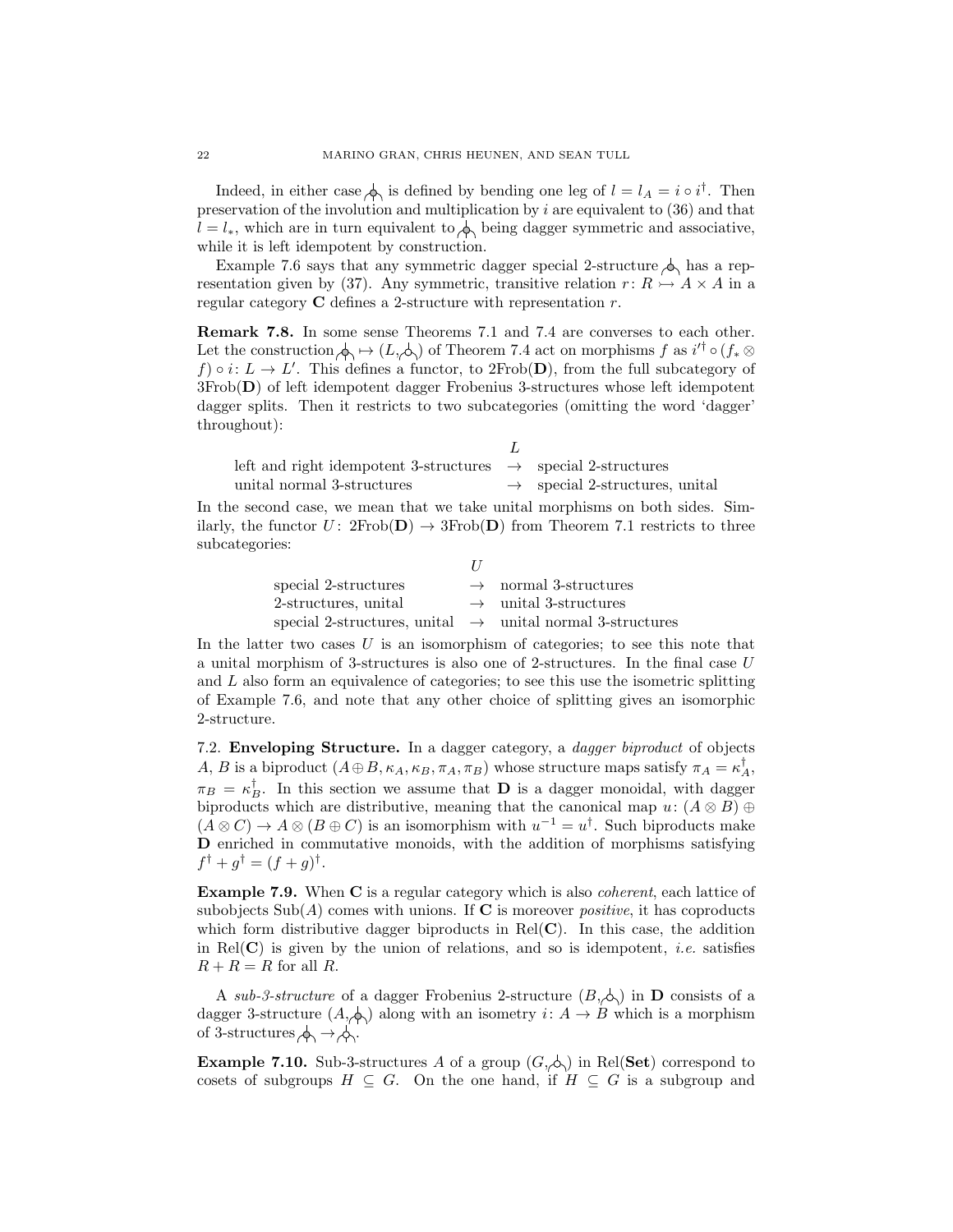$g \in G$ , then the coset  $A = gH = \{gh \mid h \in H\}$  is a sub-3-structure with operation  $(a, b, c) \mapsto ab^{-1}c$ . On the other hand, for any sub-3-structure i of G, the range  $A \subseteq G$  of i is closed under this operation, making  $H = A^{-1}A$  a subgroup of G with  $A = aH$  for any  $a \in A$ .

Write  $2Frob_{sub}(\mathbf{D})$  for the category with objects sub-3-structures  $(\phi, i: A \rightarrow$  $B_{i}(\lambda)$  that moreover are normal and satisfy  $\lambda \circ (i \otimes i) = 0$ . Morphisms f are those of 2-structures which further satisfy  $f \circ i = i' \circ i'^{\dagger} \circ f \circ i$ . There is an evident functor S:  $2Frob_{sub}(D) \rightarrow 3Frob_n(D)$  which picks out the sub-3-structure, acting on morphisms by  $f \mapsto i'^{\dagger} \circ f \circ i$ .

**Theorem 7.11** (Enveloping Structure). Let a monoidal dagger category  $D$  have distributive dagger biproducts and dagger splittings for all dagger idempotents. Then the functor S:  $2Frob_{sub}(\mathbf{D}) \rightarrow 3Frob_{in}(\mathbf{D})$  has a left adjoint  $\phi \mapsto E(\phi)$ , with the unit of the adjunction being the identity. Moreover, when addition in  $D$  is *idempotent,*  $E(\phi)$  *is always special.* 

*Proof.* Let  $i_L: L \to A^* \otimes A$  and  $i_R: R \to A \otimes A^*$  be dagger splittings for the left and right idempotents of  $\phi$ . Write  $B = (A^* \otimes A) \oplus (A \otimes A^*) \oplus A^* \oplus A$ , and  $E = L \oplus R \oplus A^* \oplus A$ , with  $e = i_L \oplus i_R \oplus id \oplus id : E \to B$  the obvious isometry. We define  $E(\phi) = (E, \dot{\phi})$  as follows. Firstly, the unit is given by  $e \circ \dot{\phi} = \dot{\psi} \circ \psi$ ; since  $e$  is an isometry it is split monic and so this determines it uniquely.

The multiplication  $\bigwedge$  on E may equivalently be defined in terms of the morphism  $e \circ \bigotimes e^{\dagger} \otimes e^{\dagger}$ :  $B \otimes B \to B$ , again since e is split monic. Using distributivity of the biproducts, we define the latter to be the  $\oplus$  sum of all the canonical morphisms definable in terms of  $\phi_0$ , depicted in the following table:

|                | $A^*\otimes A$ | $A\otimes A^*$ | $\Lambda^*$ |  |
|----------------|----------------|----------------|-------------|--|
| $A^*\otimes A$ |                |                |             |  |
| $A\otimes A^*$ |                |                |             |  |
| $A^\ast$       |                |                |             |  |
|                |                |                |             |  |

Verifying that  $E(\phi)$  is well-defined is tedious but straightforward using Corollary 5.13. Unitality follows from the fact that we restrict from  $B$  to  $E$ . The object  $E$  is self-dual, with each side of  $(33)$  seen to be the identity, giving symmetry. Associativity and the Frobenius law (3) each follow from those for  $\Diamond$  and symmetry of the definition. By 'counting paths' one may verify that the morphism  $p = \check{\bullet} \check{\bullet}$ satisfies  $p \circ p = p + p$ . Hence p is idempotent whenever addition is, making  $E(\phi)$ special.

In general, the coprojection  $\kappa_A: A \to E$  indeed makes  $\phi_A$  a sub-3-structure of  $E(\phi)$ , with  $S(E(\phi)) = \phi$ ; we now verify the universal property. Let  $(C, i, \phi)$  be an object of  $2Frob_{sub}(D)$  and let  $h: \phi_1 \to S(\phi)$  be a morphism of 3-structures, so that  $g = i \circ h$  is a morphism of 3-structures  $\phi \rightarrow \phi$ . We need to show that  $h = S(f) = i^{\dagger} \circ f \circ \kappa_A$  for a unique  $f: E(\phi) \to \phi$  in  $2Frob_{sub}(\mathbf{D})$ . Now, since any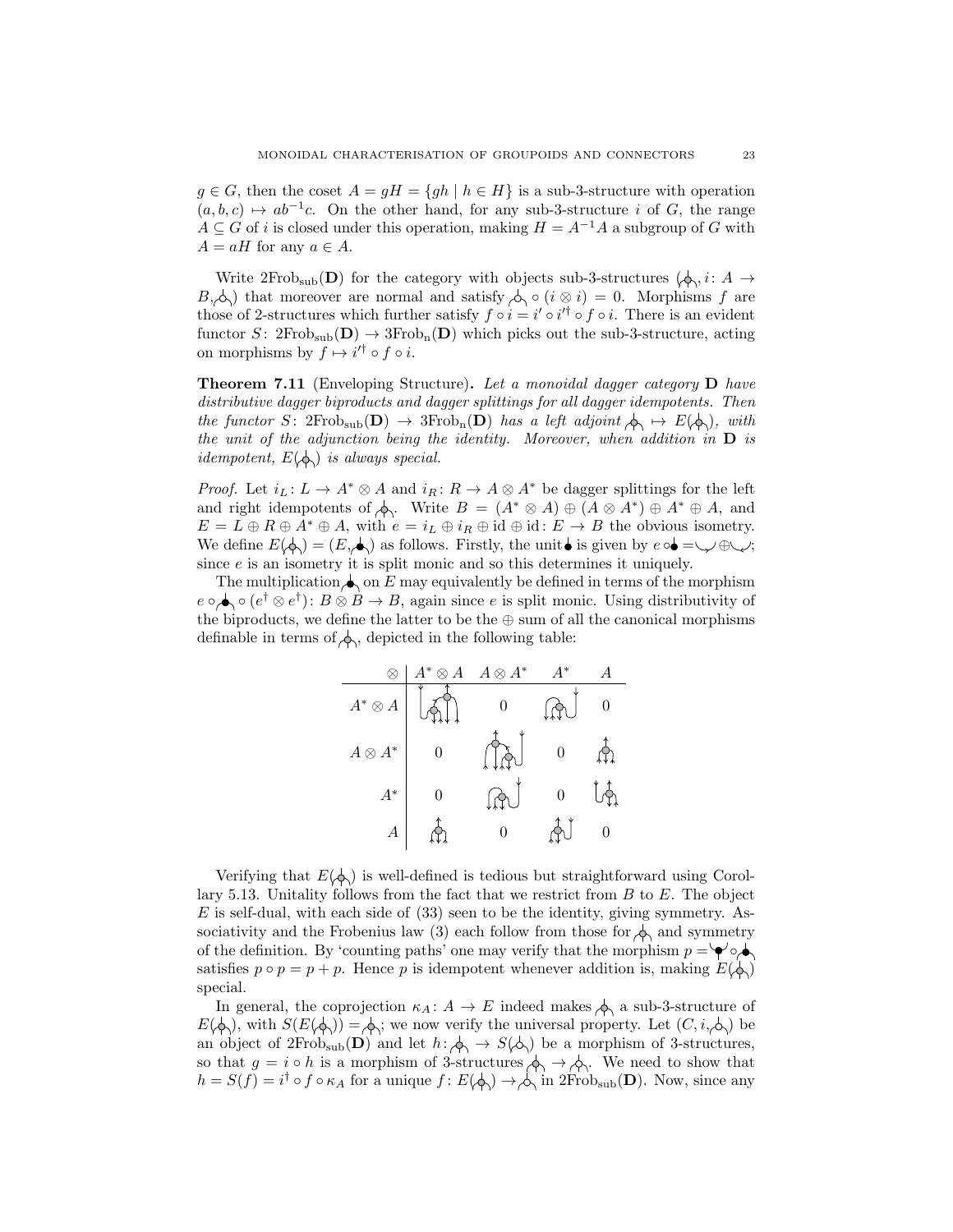such  $f$  preserves the multiplication and involution, one may check that:



Conversely, let us define f in this way. By construction  $f \circ \kappa_A = i \circ h = i \circ i^{\dagger} \circ f \circ \kappa_A$ as required, and  $f$  preserves the involution. To see that  $f$  preserves multiplication is tedious but straightforward, after noting that  $\phi \circ (g \otimes g) = \phi \circ ((i \circ h) \otimes (i \circ h)) = 0$ and:



**Example 7.12.** For a normal Frobenius 3-structure  $\phi$  in Rel(Set), corresponding to a connector in Set, the construction of  $E(\phi)$  is studied in detail by Kock in [23] under the name of the *enveloping groupoid*. In particular  $(7.2)$  appears as table (7) in [23]. The same construction makes sense in Rel(C) whenever  $C$  is coherent, and Kock shows that the above construction defines a left adjoint to the forgetful functor  $Gpd(C) \to Com(C)$  (at the level of C, rather than Rel(C)).

**Example 7.13.** Any TRO  $V \subseteq \mathcal{B}(H, K)$  embeds as a substructure of its *linking*  $C^*$ -algebra [21], the closure in  $\mathcal{B}(H \oplus K)$  of the \*-algebra

$$
\begin{bmatrix} V^*V & V^* \\ V & VV^* \end{bmatrix}
$$

where  $V^*V = \{a^*b \mid a,b \in V\}$  and  $VV^* = \{ab^* \mid a,b \in V\}$ . In the finitedimensional setting, V is of the form  $\bigoplus_{i=1}^n \mathcal{B}(H_i,K_i)$ , forming a 3-structure  $\bigwedge$  in FHilb, and this construction is formally identical to that of Theorem 7.11. Note, however, there is some subtlety;  $\phi_i$  is not strictly even left and right idempotent, and instead the idempotents corresponding to  $V^*V = \mathcal{B}(\bigoplus_{i=1}^n \tilde{H}_i)$  and  $VV^* =$  $\mathcal{B}(\bigoplus_{i=1}^n K_i)$  should be used in the construction.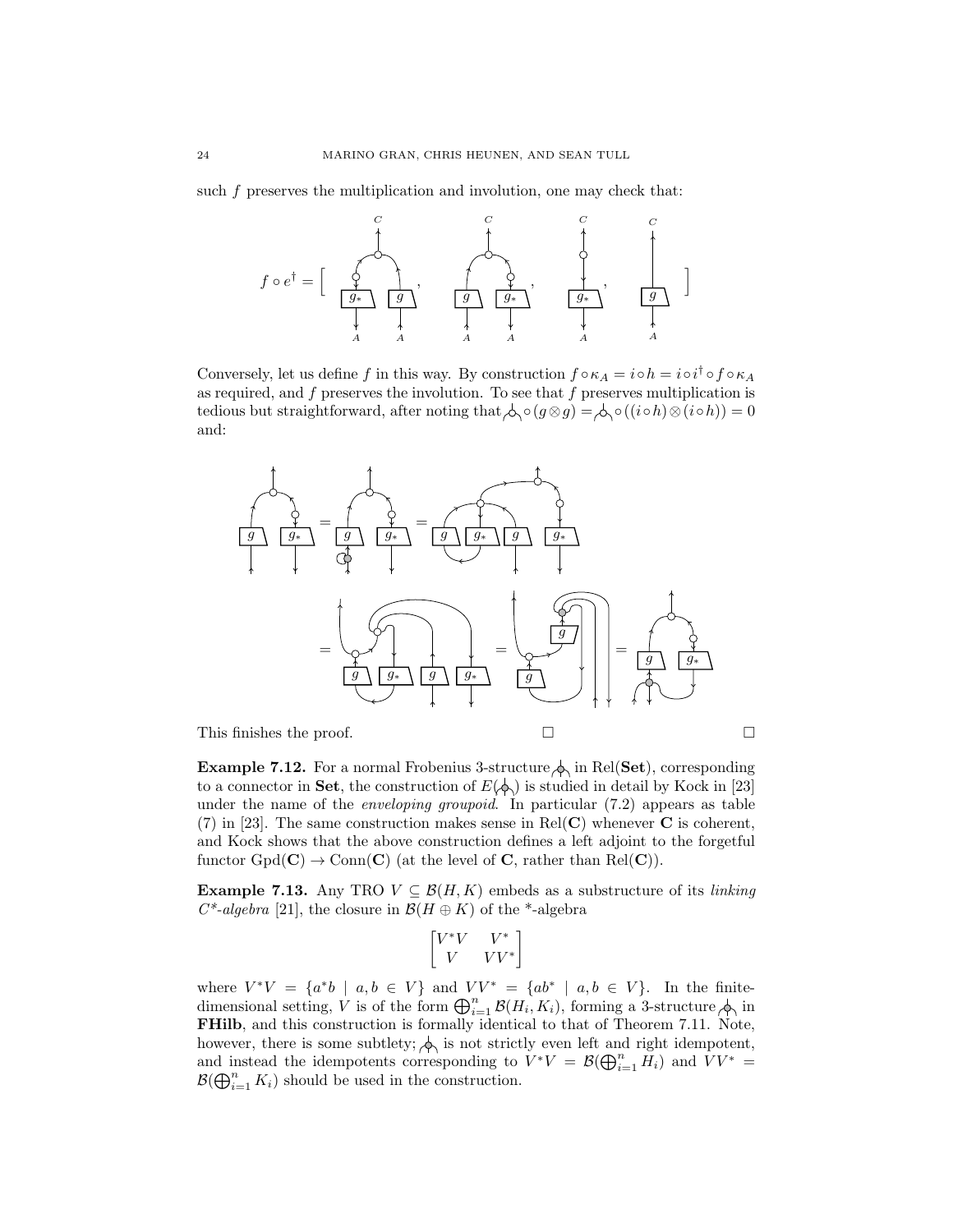#### **REFERENCES**

- [1] J. C. Baez and A. S. Crans. Higher-dimensional algebra VI: Lie 2-algebras. Theory and Applications of Categories, 12:492–538, 2004.
- [2] D. Bourn and M. Gran. Centrality and connectors in Maltsev categories. Algebra Universalis, 48(3):309–331, 2002.
- [3] D. Bourn and M. Gran. Centrality and normality in protomodular categories. Theory and Applications of Categories, 9(8):151–165, 2002.
- [4] R. Brown and C.B. Spencer. G-groupoids, crossed modules and the fundamental groupoid of a topological group. Nederl. Akad. Wetensch. Proc. Ser. A, 79=Indag. Math, 38:296–302, 1976.
- [5] A. Carboni, G. M. Kelly, and M. C. Pedicchio. Some remarks on Maltsev and Goursat categories. Applied Categorical Structures, 1(4):385–421, 1993.
- [6] A. Carboni, M. C. Pedicchio, and N. Pirovano. Internal graphs and internal groupoids in Mal'cev categories. CMS Conf. Proc., 13:97–109, 1992.
- [7] C. H. Chu. Jordan structures in geometry and analysis, volume 190. Cambridge University Press, 2011.
- [8] B. Coecke, C. Heunen, and A. Kissinger. Categories of quantum and classical channels. Quantum Information Processing, 15(12):5179–5209, 2016.
- [9] C. Ehresmann. Les connexions infinitésimales dans un espace fibré différentiable. Colloque de Topologie Bruxelles, pages 29–55, 1950.
- [10] M. Gran. Commutators and central extensions in universal algebra. J. Pure Appl. Algebra, 174:249–261, 2002.
- [11] M. Gran and D. Rodelo. A universal construction in Goursat categories. Cahiers de Topologie et Géométrie Différentielle Catégoriques, 49(3):196–208, 2008.
- [12] M. Gran and D. Rodelo. Beck-Chevalley condition and Goursat categories. Journal of Pure and Applied Algebra, 221(10):2445–2457, 2017.
- [13] M. Gran, D. Rodelo, and I. Tchoffo Nguefeu. Some remarks on connectors and groupoids in Goursat categories. Logical Methods in Computer Science,, 13(3:14):1–12, 2017.
- [14] M. R. Hestenes. A ternary algebra with applications to matrices and linear transformations. Archive for Rational Mechanics and Analysis, 11(1):138–194, 1962.
- [15] C. Heunen, I. Contreras, and A. S. Cattaneo. Relative Frobenius algebras are groupoids. Journal of Pure and Applied Algebra, 217(1):114–124, 2013.
- [16] C. Heunen and S. Tull. Categories of relations as models of quantum theory. In Quantum Physics and Logic, volume 195 of Electronic Proceedings in Theoretical Computer Science, pages 247–261, 2015.
- [17] C. Heunen and J. Vicary. Categories for quantum theory: an introduction. Oxford University Press, 2019.
- [18] G. Janelidze and M. C. Pedicchio. Internal Categories and Groupoids in Congruence Modular Varieties. Journal of Algebra, 193(2):552–570, 1997.
- [19] G. Janelidze and M. C. Pedicchio. Pseudogroupoids and commutators. Theory and Applications of Categories, 8(15):408–456, 2001.
- [20] P. T. Johnstone. The "closed subgroup theorem" for localic herds and pregroupoids. Journal of Pure and Applied Algebra, 70(1-2):97–106, 1991.
- [21] M. Kaur. Ternary Rings of Operators and Their Linking C\*-Algebras. PhD thesis, University of Illinois at Urbana-Champaign, 2001.
- [22] A. Kock. Generalized fibre bundles. In Categorical algebra and its applications, pages 194– 207. Springer, 1988.
- [23] A. Kock. Principal bundles, groupoids, and connections. Banach Center Publications, 76:185, 2007.
- [24] J.-L. Loday. Spaces with finitely many non-trivial homotopy groups. Journal of Pure and Applied Algebra, 24:179–202, 1982.
- [25] N. Martins-Ferreira, D. Rodelo, and T. van der Linden. An observation on n-permutability. Bulletin of the Belgian Mathematical Society-Simon Stevin, 21(2):223–230, 2014.
- [26] D. Pavlovic. Quantum and classical structures in nondeterminstic computation. In International Symposium on Quantum Interaction, pages 143–157. Springer, 2009.
- [27] P. Selinger. A survey of graphical languages for monoidal categories. In New Structures for Physics, Lecture Notes in Physics, pages 289–355. Springer, 2009.